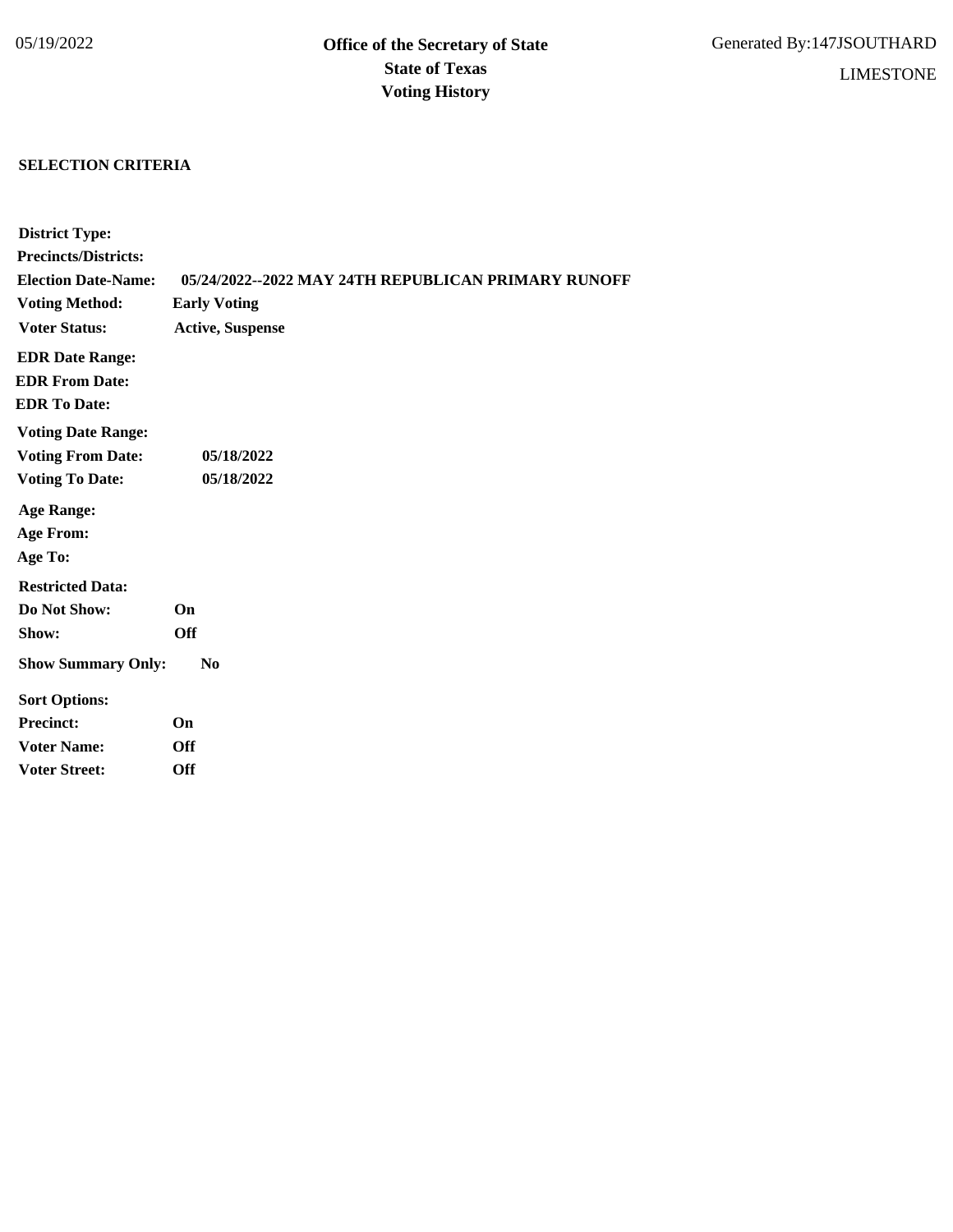| Precinc  | VUID           | <b>EDR</b>                                           | Voter                    | Voter Name                                    | <b>DOB</b>             | Current       | Residence                                              | Mailing Address                                                 |
|----------|----------------|------------------------------------------------------|--------------------------|-----------------------------------------------|------------------------|---------------|--------------------------------------------------------|-----------------------------------------------------------------|
| t<br>101 | 1013723153     | 03/24/1984                                           | Status<br>$\overline{V}$ | SUE                                           | BECK, PEGGY 11/19/1956 | County<br>147 | Address<br>200 LEE STREET<br>GROESBECK TX<br>76642     |                                                                 |
|          | Election Name: | 2022 MAY 24TH<br>REPUBLICAN PRIMARY<br>RUNOFF        |                          |                                               | Ballot Style: BS2      |               | Voting Method: EV                                      |                                                                 |
| 101      | 1148875444     | 11/02/2010                                           | $\overline{V}$           | CARPENTER, CA02/10/1952<br>RL LEE             |                        | 147           | 1033 LCR 780<br>GROESBECK TX<br>76642                  | 1033 LCR 780<br>GROESBECK TX<br>76642                           |
|          | Election Name: | 2022 MAY 24TH<br>REPUBLICAN PRIMARY<br><b>RUNOFF</b> |                          |                                               | Ballot Style: BS2      |               | Voting Method: EV                                      |                                                                 |
| 101      | 2161346527     | 12/07/2017                                           | $\overline{z}$           | CARPENTER, RO 11/23/1963<br><b>BIN BARROW</b> |                        | 147           | 1033 LCR 780<br>GROESBECK TX<br>76642                  |                                                                 |
|          | Election Name: | 2022 MAY 24TH<br>REPUBLICAN PRIMARY<br>RUNOFF        |                          |                                               | Ballot Style: BS2      |               | Voting Method: EV                                      |                                                                 |
| 101      | 1003505183     | 02/23/2002                                           | $\overline{V}$           | CATE, KELLEY 01/02/1973<br>HARRIS             |                        | 147           | 208 MAJESTIC<br>PRINCE STREET<br>GROESBECK TX<br>76642 | 208 MAJESTIC<br>PRINCE ST<br>GROESBECK TX<br>76642              |
|          | Election Name: | 2022 MAY 24TH<br>REPUBLICAN PRIMARY<br><b>RUNOFF</b> |                          |                                               | Ballot Style: BS2      |               | Voting Method: EV                                      |                                                                 |
| 101      | 1013692784     | 03/01/1978                                           | $\overline{v}$           | COPELAND, BRE 04/13/1950<br>NDA               |                        | 147           | <b>AVENUE</b><br>GROESBECK TX<br>76642                 | 204 FROST CREEK 204 FROST CREEK<br>AVE<br>GROESBECK TX<br>76642 |
|          | Election Name: | 2022 MAY 24TH<br>REPUBLICAN PRIMARY<br>RUNOFF        |                          |                                               | Ballot Style: BS2      |               | Voting Method: EV                                      |                                                                 |
| 101      | 1013694474     | 03/01/1978                                           | $\overline{V}$           | COPELAND<br>JR, JAMES                         | 04/13/1947             | 147           | <b>AVENUE</b><br>GROESBECK TX<br>76642                 | 204 FROST CREEK 204 FROST CREEK<br>AVE<br>GROESBECK TX<br>76642 |
|          | Election Name: | 2022 MAY 24TH<br>REPUBLICAN PRIMARY<br><b>RUNOFF</b> |                          |                                               | Ballot Style: BS2      |               | Voting Method: EV                                      |                                                                 |
| 101      | 1013724100     | 02/10/1978                                           | $\overline{U}$           | HARDISON, LEA 06/07/1950<br><b>JEAN VOGEL</b> |                        | 147           | 103 LESLIE<br><b>STREET</b><br>GROESBECK TX<br>76642   | 103 LESLIE ST<br>GROESBECK TX<br>76642                          |
|          | Election Name: | 2022 MAY 24TH<br>REPUBLICAN PRIMARY<br>RUNOFF        |                          |                                               | Ballot Style: BS2      |               | Voting Method: EV                                      |                                                                 |
| 101      | 1013723857     | 03/01/1978                                           | $\overline{U}$           | HEWITT, HERBE 02/07/1942<br>RT D              |                        | 147           | GROESBECK TX<br>76642                                  | 312 YEAGUA ST E 312 E YEAGUA ST<br>GROESBECK TX<br>76642        |
|          | Election Name: | 2022 MAY 24TH<br>REPUBLICAN PRIMARY<br>RUNOFF        |                          |                                               | Ballot Style: BS2      |               | Voting Method: EV                                      |                                                                 |
| 101      | 1013690176     | 03/01/1978                                           | $\overline{V}$           | KOENIG, DONAL 01/01/1949<br>D RAY             |                        | 147           | 805 LCR 788<br>GROESBECK TX<br>76642                   | P O BOX 543<br>GROESBECK TX<br>76642                            |
|          | Election Name: | 2022 MAY 24TH<br>REPUBLICAN PRIMARY<br>RUNOFF        |                          |                                               | Ballot Style: BS2      |               | Voting Method: EV                                      |                                                                 |

Page 2 of 25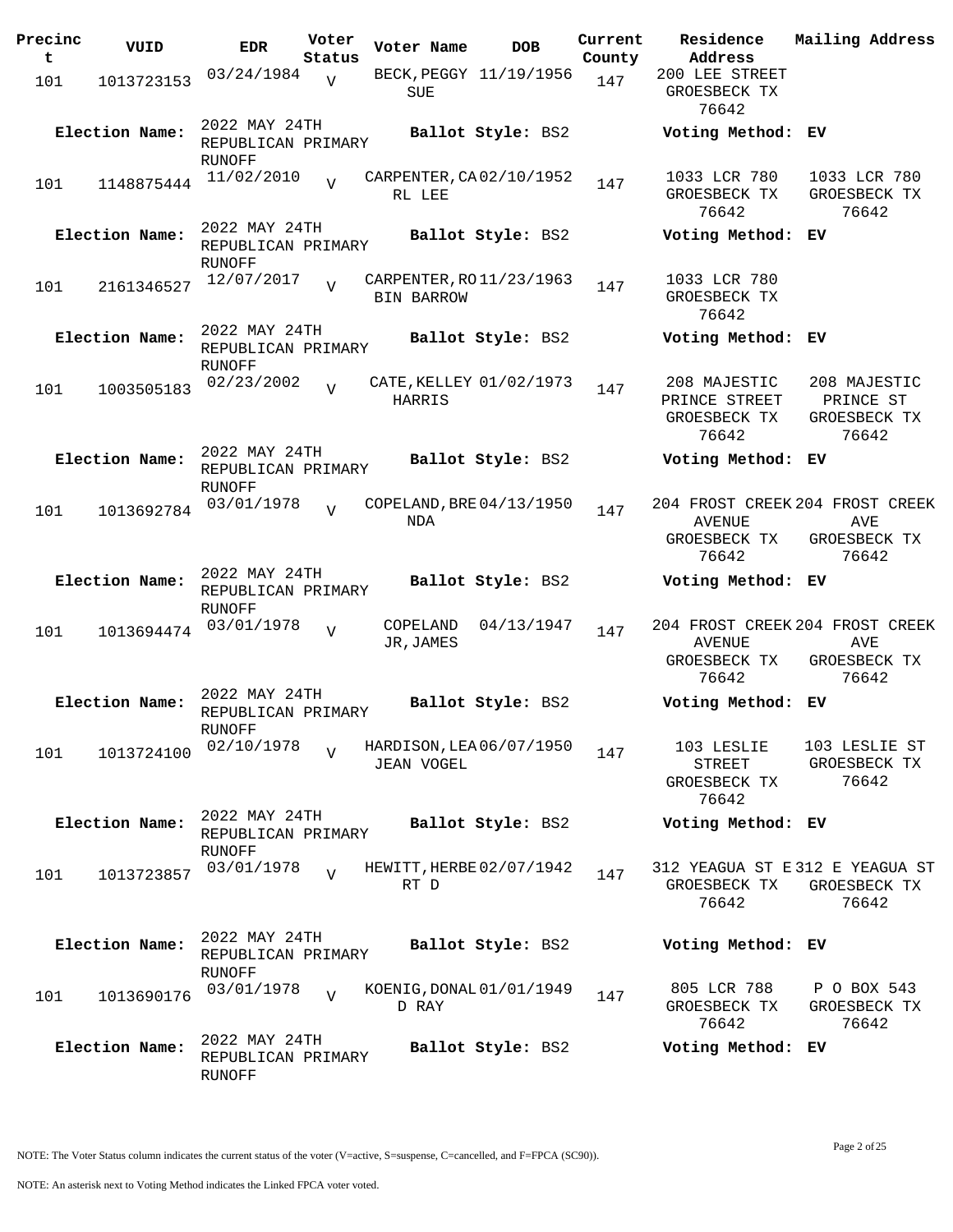| Precinc<br>t | VUID           | <b>EDR</b>                   | Voter          | Voter Name                          | <b>DOB</b>        | Current | Residence<br>Address           | Mailing Address            |
|--------------|----------------|------------------------------|----------------|-------------------------------------|-------------------|---------|--------------------------------|----------------------------|
|              |                |                              | Status         |                                     |                   | County  | 602 JACINTO ST                 | 602 E JACINTO              |
| 101          | 1013647065     | 04/25/2002                   | $\overline{V}$ | LOWTHER, LORI 10/09/1970<br>LEE     |                   | 147     | Ε                              | <b>ST</b>                  |
|              |                |                              |                |                                     |                   |         | GROESBECK TX<br>76642          | GROESBECK TX<br>76642-1526 |
|              | Election Name: | 2022 MAY 24TH                |                |                                     | Ballot Style: BS2 |         | Voting Method: EV              |                            |
|              |                | REPUBLICAN PRIMARY<br>RUNOFF |                |                                     |                   |         |                                |                            |
|              |                | 01/03/2006                   | $\overline{v}$ | POWELL, WILLI 03/10/1973            |                   |         | 908 PHYLLIS                    | 908 PHYLLIS LN             |
| 101          | 1063295196     |                              |                | AM WAYNE                            |                   | 147     | LANE                           | GROESBECK TX               |
|              |                |                              |                |                                     |                   |         | GROESBECK TX<br>76642          | 76642                      |
|              | Election Name: | 2022 MAY 24TH                |                |                                     | Ballot Style: BS2 |         | Voting Method: EV              |                            |
|              |                | REPUBLICAN PRIMARY<br>RUNOFF |                |                                     |                   |         |                                |                            |
| 101          | 1013641021     | 04/11/1997                   | $\overline{U}$ | RICKETTS, DOR 11/08/1947            |                   | 147     | 702 CHERRY                     | 702 CHERRY DR              |
|              |                |                              |                | IS                                  |                   |         | DRIVE<br>GROESBECK TX<br>76642 | GROESBECK TX<br>76642      |
|              | Election Name: | 2022 MAY 24TH                |                |                                     | Ballot Style: BS2 |         | Voting Method: EV              |                            |
|              |                | REPUBLICAN PRIMARY<br>RUNOFF |                |                                     |                   |         |                                |                            |
| 101          | 1013652429     | 02/02/1995                   | V              | SALAZAR, LEDE 10/25/1972<br>RLE COX |                   | 147     | 312 NAVASOTA ST 312 E NAVASOTA |                            |
|              |                |                              |                |                                     |                   |         | Е<br>GROESBECK TX              | GROESBECK TX<br>76642      |
|              |                |                              |                |                                     |                   |         | 76642-1435                     |                            |
|              | Election Name: | 2022 MAY 24TH                |                |                                     | Ballot Style: BS2 |         | Voting Method: EV              |                            |
|              |                | REPUBLICAN PRIMARY           |                |                                     |                   |         |                                |                            |
|              |                | <b>RUNOFF</b><br>08/28/1992  |                | SLOAN, GLYN 03/12/1963              |                   |         | 1213 DONNA                     | 1213 DONNA                 |
| 101          | 1013690786     |                              | $\overline{V}$ | <b>BUSSEY</b>                       |                   | 147     | <b>STREET</b>                  | GROESBECK TX               |
|              |                |                              |                |                                     |                   |         | GROESBECK TX                   | 76642                      |
|              |                |                              |                |                                     |                   |         | 76642                          |                            |
|              | Election Name: | 2022 MAY 24TH                |                |                                     | Ballot Style: BS2 |         | Voting Method: EV              |                            |
|              |                | REPUBLICAN PRIMARY           |                |                                     |                   |         |                                |                            |
|              |                | RUNOFF<br>04/05/1984         |                | STEPHENS, ELI 06/05/1941            |                   |         | 2385 LCR 788                   | 2385 LCR 788               |
| 101          | 1013694691     |                              | $\overline{V}$ | ZABETH S                            |                   | 147     | GROESBECK TX                   | GROESBECK TX               |
|              |                |                              |                |                                     |                   |         | 76642                          | 76642                      |
|              | Election Name: | 2022 MAY 24TH                |                |                                     | Ballot Style: BS2 |         | Voting Method: EV              |                            |
|              |                | REPUBLICAN PRIMARY<br>RUNOFF |                |                                     |                   |         |                                |                            |
|              |                | 10/10/1979                   | $\overline{V}$ | STONE, KEVIN 01/01/1961             |                   |         | 508 YEAGUA ST W P O BOX 789    |                            |
| 101          | 1013692797     |                              |                | <b>REESE</b>                        |                   | 147     | GROESBECK TX                   | GROESBECK TX               |
|              |                |                              |                |                                     |                   |         | 76642                          | 76642                      |
|              | Election Name: | 2022 MAY 24TH                |                |                                     | Ballot Style: BS2 |         | Voting Method: EV              |                            |
|              |                | REPUBLICAN PRIMARY<br>RUNOFF |                |                                     |                   |         |                                |                            |
|              |                | 09/15/1980                   | $\overline{V}$ | SUTTON, NANCY $10/05/1946$          |                   | 147     | 1681 LCR 760                   | 1681 LCR 760               |
| 101          | 1013692876     |                              |                |                                     |                   |         | GROESBECK TX                   | GROESBECK TX               |
|              |                |                              |                |                                     |                   |         | 76642                          | 76642                      |
|              | Election Name: | 2022 MAY 24TH                |                |                                     | Ballot Style: BS2 |         | Voting Method: EV              |                            |
|              |                | REPUBLICAN PRIMARY<br>RUNOFF |                |                                     |                   |         |                                |                            |
|              |                | 09/15/1980                   |                | SUTTON, TOM M 08/03/1947            |                   |         | 1681 LCR 760                   | 1681 LCR 760               |
| 101          | 1013692869     |                              | $\mathbf{V}$   |                                     |                   | 147     | GROESBECK TX                   | GROESBECK TX               |
|              |                |                              |                |                                     |                   |         | 76642                          | 76642                      |
|              | Election Name: | 2022 MAY 24TH                |                |                                     | Ballot Style: BS2 |         | Voting Method: EV              |                            |
|              |                | REPUBLICAN PRIMARY<br>RUNOFF |                |                                     |                   |         |                                |                            |

NOTE: The Voter Status column indicates the current status of the voter (V=active, S=suspense, C=cancelled, and F=FPCA (SC90)).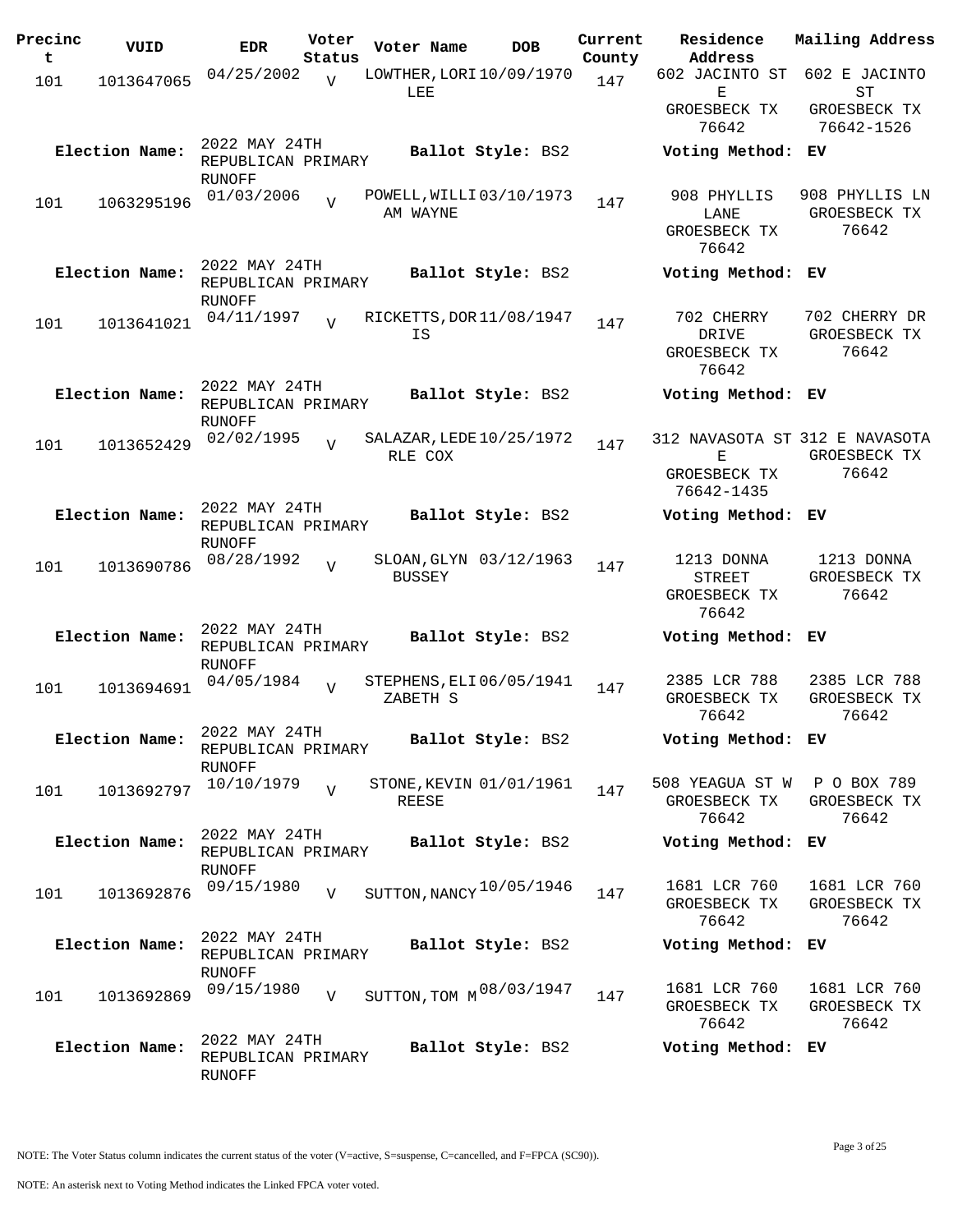| Precinc<br>t | VUID           | <b>EDR</b>                                    | Voter<br>Status | Voter Name                            | <b>DOB</b>        | Current<br>County | Residence<br>Address                                    | Mailing Address                        |
|--------------|----------------|-----------------------------------------------|-----------------|---------------------------------------|-------------------|-------------------|---------------------------------------------------------|----------------------------------------|
| 101          | 1013675652     | 02/10/1978                                    | $\overline{U}$  | WALKER, BARBA 06/04/1940<br>RA        |                   | 147               | 213 MAN O WAR<br><b>AVENUE</b><br>GROESBECK TX<br>76642 | 213 MAN-O-WAR<br>GROESBECK TX<br>76642 |
|              | Election Name: | 2022 MAY 24TH<br>REPUBLICAN PRIMARY<br>RUNOFF |                 |                                       | Ballot Style: BS2 |                   | Voting Method:                                          | ЕV                                     |
| 101          | 1013675647     | 02/11/1978                                    | $\overline{v}$  | WALKER, DENNI 11/14/1939<br>S JACKSON |                   | 147               | 213 MAN O WAR<br>AVENUE<br>GROESBECK TX<br>76642        | 213 MAN-O-WAR<br>GROESBECK TX<br>76642 |
|              | Election Name: | 2022 MAY 24TH<br>REPUBLICAN PRIMARY<br>RUNOFF |                 |                                       | Ballot Style: BS2 |                   | Voting Method:                                          | ЕV                                     |
| 101          | 2127821043     | 05/21/2021                                    | $\overline{v}$  | WALLACE, DANI 01/14/1995<br>EL DYLAN  |                   | 147               | 1221 YEAGUA ST<br>Е<br>GROESBECK TX<br>76642            | PO BOX 386<br>GROESBECK TX<br>76642    |
|              | Election Name: | 2022 MAY 24TH<br>REPUBLICAN PRIMARY<br>RUNOFF |                 |                                       | Ballot Style: BS2 |                   | Voting Method:                                          | ЕV                                     |
| 101          | 1007453630     | 09/05/2002                                    | $\overline{U}$  | WILSON, RICHA04/18/1972<br>RD SCOTT   |                   | 147               | 302 BURROW<br><b>STREET</b><br>GROESBECK TX<br>76642    | 302 BURROW ST<br>GROESBECK TX<br>76642 |
|              | Election Name: | 2022 MAY 24TH<br>REPUBLICAN PRIMARY<br>RUNOFF |                 |                                       | Ballot Style: BS2 |                   | Voting Method:                                          | ЕV                                     |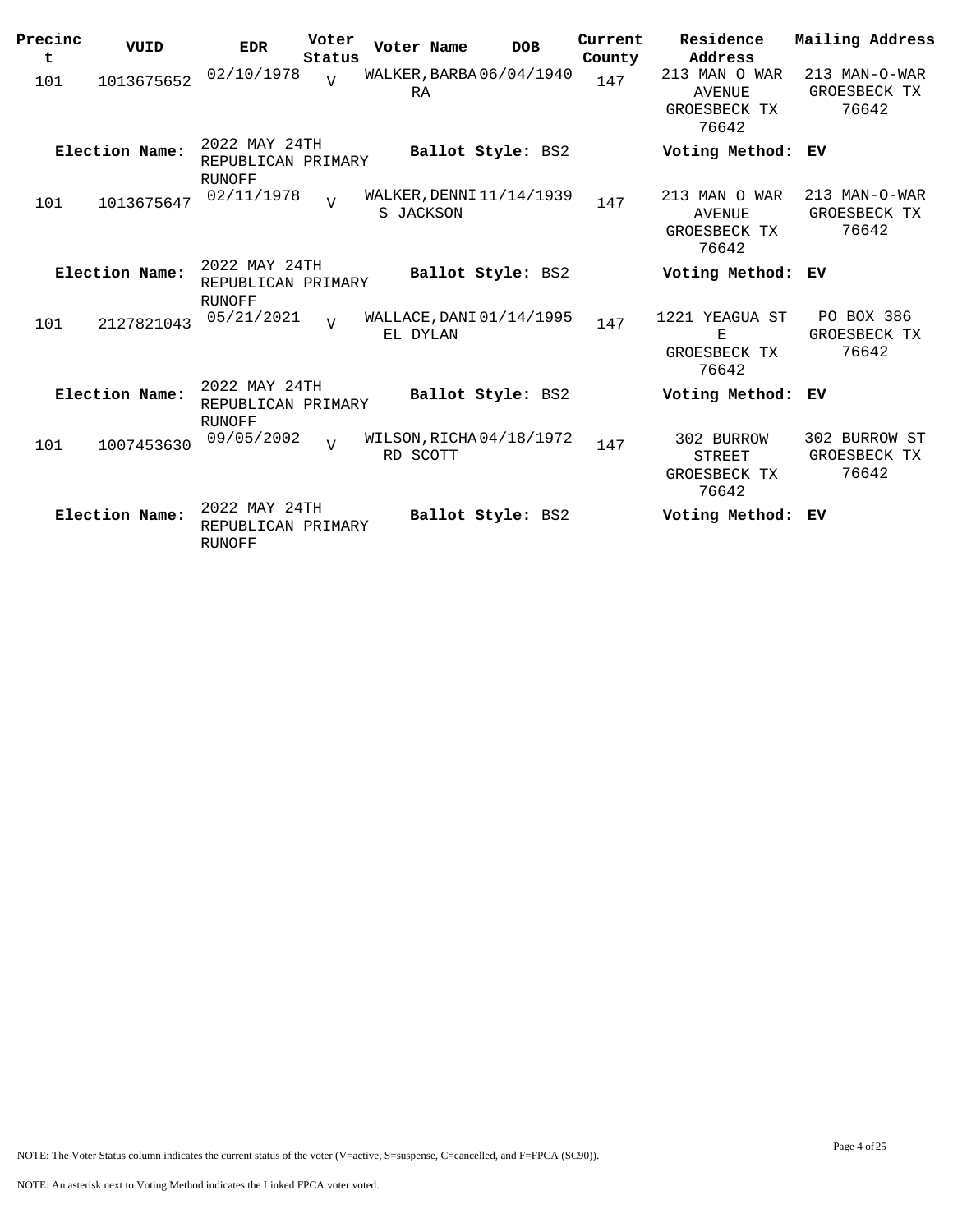| Precinc<br>t | VUID           | <b>EDR</b>                                    | Voter<br>Status | Voter Name                                  | <b>DOB</b>        | Current<br>County | Residence<br>Address                               | Mailing Address                                            |
|--------------|----------------|-----------------------------------------------|-----------------|---------------------------------------------|-------------------|-------------------|----------------------------------------------------|------------------------------------------------------------|
| 102          | 1070436944     | 12/15/2007                                    | V               | COLE, AUDREY 07/28/1970<br><b>SUSANNE</b>   |                   | 147               | 776 LCR 774<br>THORNTON TX<br>76687                | 776 LCR 774<br>THORNTON TX<br>76687                        |
|              | Election Name: | 2022 MAY 24TH<br>REPUBLICAN PRIMARY<br>RUNOFF |                 |                                             | Ballot Style: BS2 |                   | Voting Method: EV                                  |                                                            |
| 102          | 1142064652     | 04/12/2007                                    | $\overline{z}$  | COLE, JEFFREY 08/19/1959<br>PIERRE          |                   | 147               | 776 LCR 774<br>THORNTON TX<br>76687                | 776 LCR 774<br>THORNTON TX<br>76687                        |
|              | Election Name: | 2022 MAY 24TH<br>REPUBLICAN PRIMARY<br>RUNOFF |                 |                                             | Ballot Style: BS2 |                   | Voting Method: EV                                  |                                                            |
| 102          | 1169767750     | 03/18/2010                                    | $\overline{z}$  | FREEL, CARL 12/15/1943<br>DEAN              |                   | 147               | THORNTON TX<br>76687                               | 2785 FM 1246 E 2785 A FM 1246<br>Е<br>THORNTON TX<br>76687 |
|              | Election Name: | 2022 MAY 24TH<br>REPUBLICAN PRIMARY<br>RUNOFF |                 |                                             | Ballot Style: BS2 |                   | Voting Method: EV                                  |                                                            |
| 102          | 1169788699     | 03/18/2010                                    | $\overline{z}$  | FREEL, JANENE 05/30/1955<br>KAY             |                   | 147               | THORNTON TX<br>76687                               | 2785 FM 1246 E 2785 A FM 1246<br>Е<br>THORNTON TX<br>76687 |
|              | Election Name: | 2022 MAY 24TH<br>REPUBLICAN PRIMARY<br>RUNOFF |                 |                                             | Ballot Style: BS2 |                   | Voting Method: EV                                  |                                                            |
| 102          | 1132905390     | 11/30/2014                                    | $\overline{17}$ | LEWIS, TAMARA 01/09/1967<br>L               |                   | 147               | 445 LCR 772<br>THORNTON TX<br>76687                | PO BOX 466<br>GROESBECK TX<br>76642                        |
|              | Election Name: | 2022 MAY 24TH<br>REPUBLICAN PRIMARY<br>RUNOFF |                 |                                             | Ballot Style: BS2 |                   | Voting Method: EV                                  |                                                            |
| 102          | 1000482009     | 11/17/2002                                    | $\overline{V}$  | SOUTHARD, JEN 03/03/1979<br>NIFER RENAE     |                   | 147               | 602 ELLIS<br><b>STREET</b><br>THORNTON TX<br>76687 | 602 N ELLIS ST<br>THORNTON TX<br>76687                     |
|              | Election Name: | 2022 MAY 24TH<br>REPUBLICAN PRIMARY<br>RUNOFF |                 |                                             | Ballot Style: BS2 |                   | Voting Method: EV                                  |                                                            |
| 102          | 1205552070     | 02/06/2014                                    | $\overline{U}$  | STANISZEWSKI03/15/1951<br>, ELLEN L         |                   | 147               | 1334 LCR 728<br>THORNTON TX<br>76687-0364          | POB 364<br>THORNTON TX<br>76687                            |
|              | Election Name: | 2022 MAY 24TH<br>REPUBLICAN PRIMARY<br>RUNOFF |                 |                                             | Ballot Style: BS2 |                   | Voting Method:                                     | ЕV                                                         |
| 102          | 1206291922     | 03/02/2014                                    | $\overline{z}$  | STANISZEWSKI11/25/1951<br>, HENRY<br>ROBERT |                   | 147               | 1334 LCR 728<br>THORNTON TX<br>76687               | P.O. BOX 364<br>THORNTON TX<br>76687                       |
|              | Election Name: | 2022 MAY 24TH<br>REPUBLICAN PRIMARY<br>RUNOFF |                 |                                             | Ballot Style: BS2 |                   | Voting Method: EV                                  |                                                            |
| 102          | 1001679594     | 02/02/2003                                    | $\overline{V}$  | TUNNELL, CORE 11/13/1984<br>Y WARD          |                   | 147               | 259 LCR 776<br>GROESBECK TX<br>76642               | 259 LCR 776<br>GROESBECK TX<br>76642                       |
|              | Election Name: | 2022 MAY 24TH<br>REPUBLICAN PRIMARY<br>RUNOFF |                 |                                             | Ballot Style: BS2 |                   | Voting Method:                                     | ЕV                                                         |

NOTE: The Voter Status column indicates the current status of the voter (V=active, S=suspense, C=cancelled, and F=FPCA (SC90)).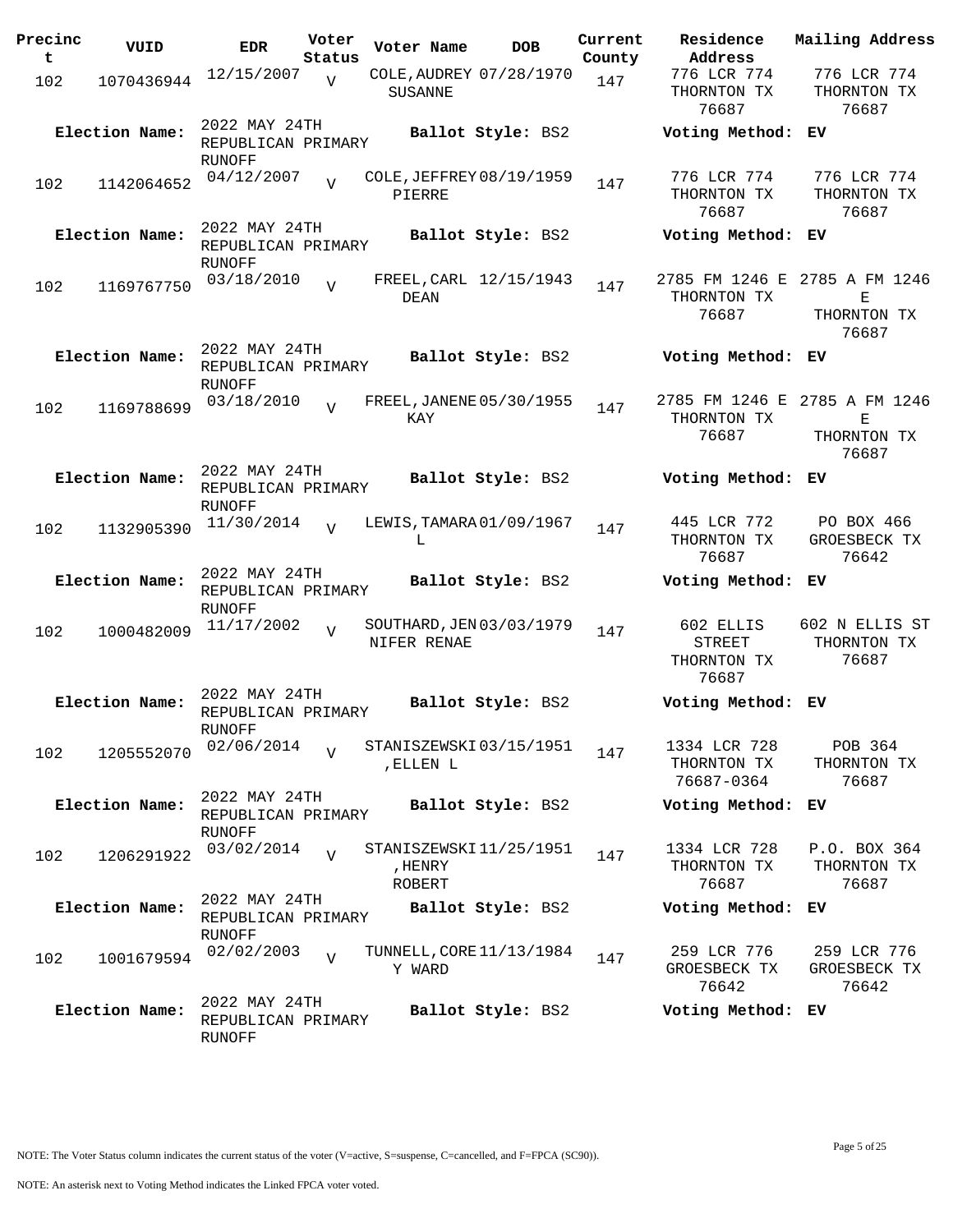| Precinc<br>t | VUID           | <b>EDR</b>                                    | Voter<br>Status | Voter Name                           | <b>DOB</b>        | Current<br>County | Residence<br>Address          | Mailing Address               |
|--------------|----------------|-----------------------------------------------|-----------------|--------------------------------------|-------------------|-------------------|-------------------------------|-------------------------------|
| 103          | 1115724254     | 04/18/2021                                    | $\overline{V}$  | COFFER, KENDE 01/27/1958<br>LL WAYNE |                   | 147               | 744 LCR 710<br>KOSSE TX 76653 | 744 LCR 710<br>KOSSE TX 76653 |
|              | Election Name: | 2022 MAY 24TH<br>REPUBLICAN PRIMARY<br>RUNOFF |                 |                                      | Ballot Style: BS2 |                   | Voting Method: EV             |                               |
| 103          | 1115690510     | 04/18/2021                                    | $\overline{z}$  | COFFER, PEGGY 04/03/1958<br>HUCKABEE |                   | 147               | 744 LCR 710<br>KOSSE TX 76653 | 744 LCR 710<br>KOSSE TX 76653 |
|              | Election Name: | 2022 MAY 24TH<br>REPUBLICAN PRIMARY<br>RUNOFF |                 |                                      | Ballot Style: BS2 |                   | Voting Method: EV             |                               |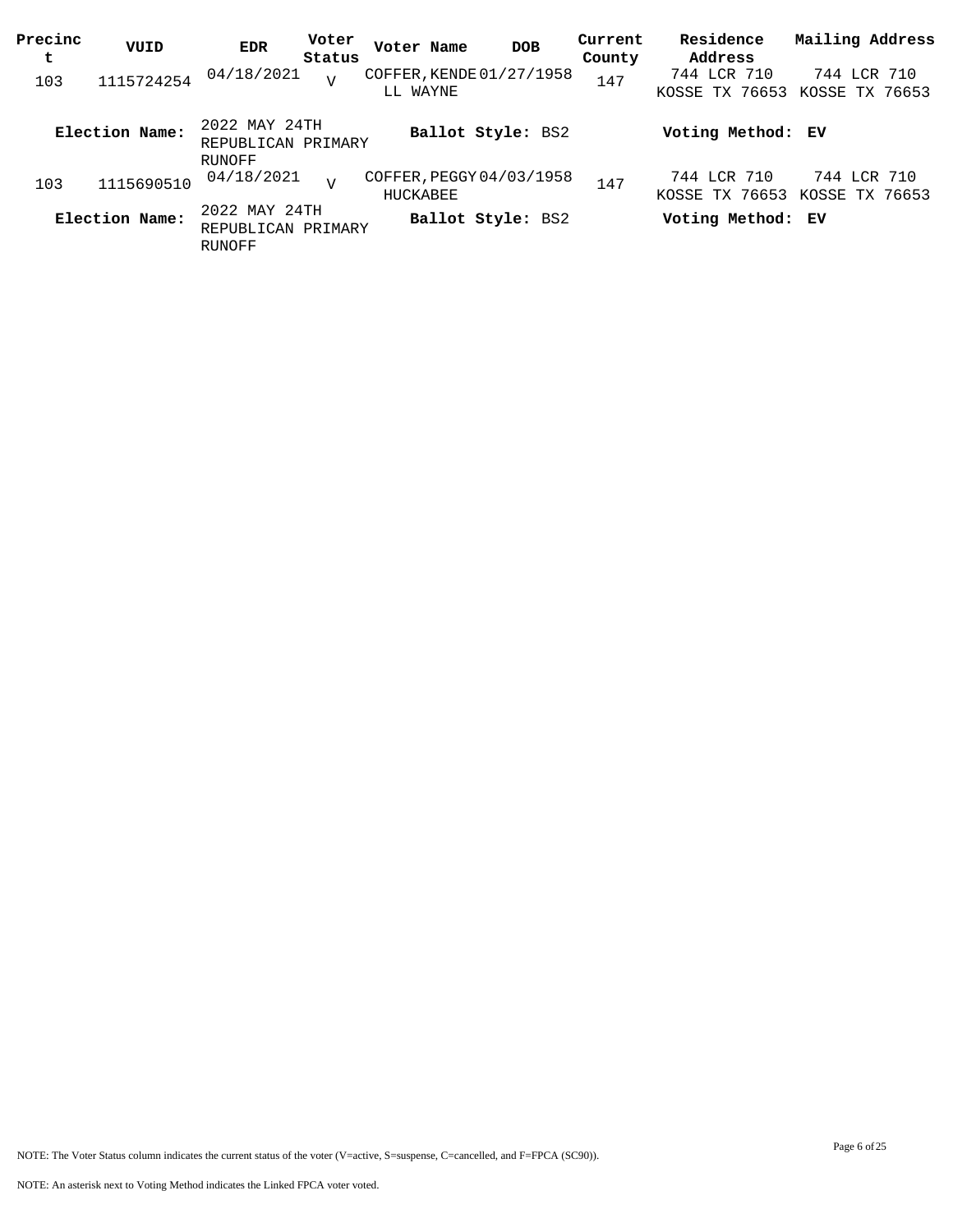| Precinc<br>$\mathbf t$ | VUID           | <b>EDR</b>                                           | Voter<br>Status | Voter Name      | <b>DOB</b>               | Current<br>County | Residence<br>Address                   | Mailing Address                             |
|------------------------|----------------|------------------------------------------------------|-----------------|-----------------|--------------------------|-------------------|----------------------------------------|---------------------------------------------|
| 104                    | 1127820064     | 03/03/2020                                           | $\overline{V}$  | D PAUL          | GLEZMAN, DAVI 07/13/1960 | 147               | 152 PR 5753A<br>GROESBECK TX<br>76642  |                                             |
|                        | Election Name: | 2022 MAY 24TH<br>REPUBLICAN PRIMARY<br><b>RUNOFF</b> |                 |                 | Ballot Style: BS2        |                   | Voting Method: EV                      |                                             |
| 104                    | 1103380722     | 12/27/2012                                           | $\overline{17}$ | N FLEGE         | GREFF, CAROLY 01/13/1948 | 147               | 145 LCR 799 B<br>GROESBECK TX<br>76642 | 145 LCR 799 B<br>GROESBECK TX<br>76642-2468 |
|                        | Election Name: | 2022 MAY 24TH<br>REPUBLICAN PRIMARY<br><b>RUNOFF</b> |                 |                 | Ballot Style: BS2        |                   | Voting Method: EV                      |                                             |
| 104                    | 1207690662     | 04/04/2014                                           | $\overline{17}$ | <b>D MARION</b> | GREFF, RICHAR 09/10/1946 | 147               | 145 LCR 799<br>GROESBECK TX<br>76642   | 145 LCR 799B<br>GROESBECK TX<br>76642       |
|                        | Election Name: | 2022 MAY 24TH<br>REPUBLICAN PRIMARY<br><b>RUNOFF</b> |                 |                 | Ballot Style: BS2        |                   | Voting Method:                         | ЕV                                          |
| 104                    | 1021176333     | 05/15/2004                                           | $\overline{V}$  | GEORGE          | SMITH, BENNIE 05/21/1942 | 147               | 4252 LCR 758<br>THORNTON TX<br>76687   | 4252A LCR 758<br>THORNTON TX<br>76687       |
|                        | Election Name: | 2022 MAY 24TH<br>REPUBLICAN PRIMARY<br>RUNOFF        |                 |                 | Ballot Style: BS2        |                   | Voting Method: EV                      |                                             |
| 104                    | 1213447251     | 10/22/2014                                           | $\overline{U}$  | ORENE SHOWS     | STEMBRIDGE, L01/09/1949  | 147               | 665 LCR 763<br>GROESBECK TX<br>76642   | 665 CR 763<br>GROESBECK TX<br>76642         |
|                        | Election Name: | 2022 MAY 24TH<br>REPUBLICAN PRIMARY<br><b>RUNOFF</b> |                 |                 | Ballot Style: BS2        |                   | Voting Method: EV                      |                                             |
| 104                    | 1127858923     | 10/24/2008                                           | V               |                 | WITTEN, KELLY 11/03/1959 | 147               | 883 LCR 779<br>GROESBECK TX<br>76642   | 883 LCR 779<br>GROESBECK TX<br>76642        |
|                        | Election Name: | 2022 MAY 24TH<br>REPUBLICAN PRIMARY<br>RUNOFF        |                 |                 | Ballot Style: BS2        |                   | Voting Method: EV                      |                                             |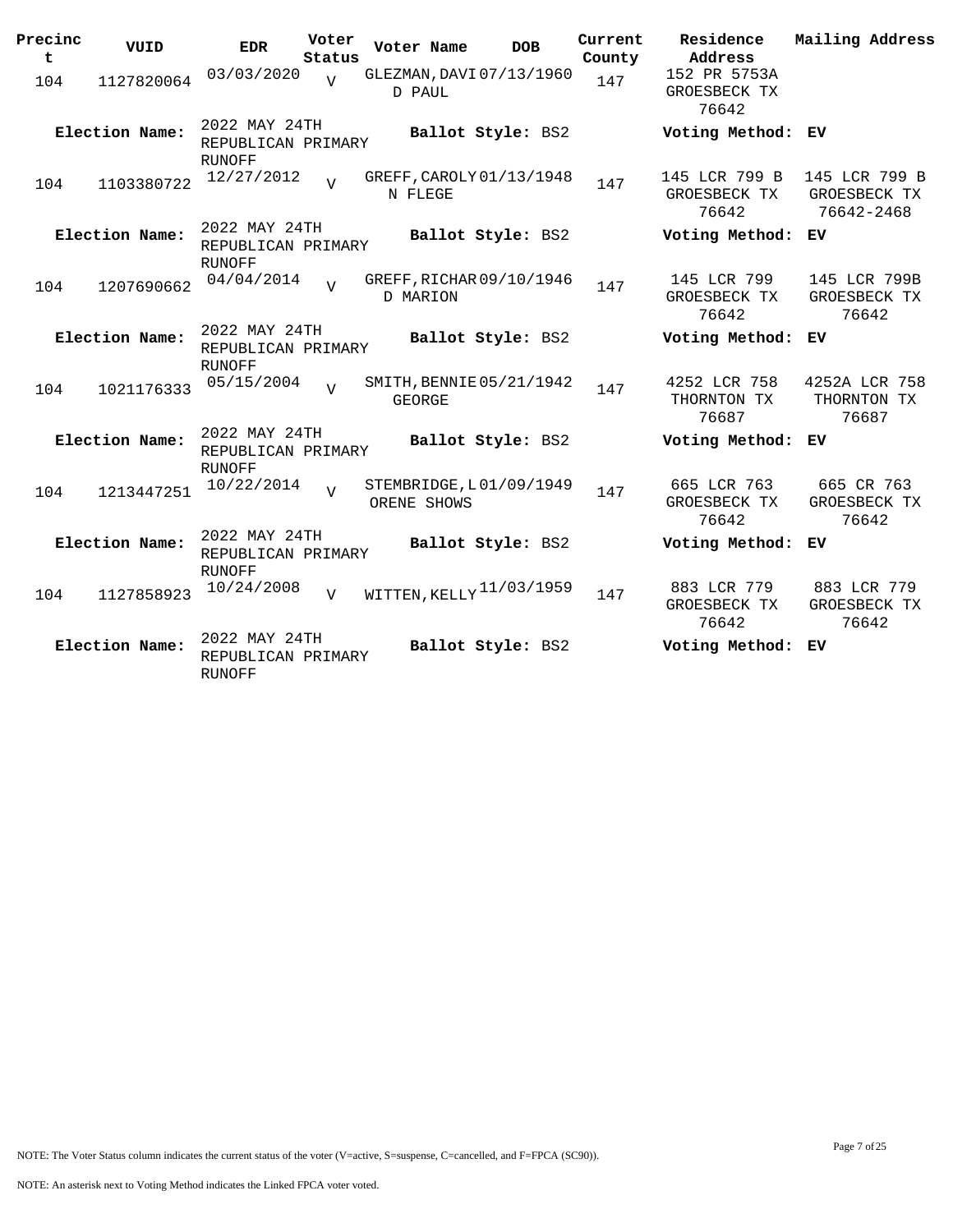| Precinc<br>t | VUID           | <b>EDR</b>                                           | Voter<br>Status | Voter Name   | <b>DOB</b>               | Current<br>County | Residence<br>Address                                                     | Mailing Address                                |
|--------------|----------------|------------------------------------------------------|-----------------|--------------|--------------------------|-------------------|--------------------------------------------------------------------------|------------------------------------------------|
| 201          | 1116624443     | 02/03/2020                                           | $\overline{V}$  | ERIE LYNN    | ANDERSON, VAL 12/28/1953 | 147               | 722 FM 3119<br>MEXIA TX 76667                                            |                                                |
|              | Election Name: | 2022 MAY 24TH<br>REPUBLICAN PRIMARY                  |                 |              | Ballot Style: BS3        |                   | Voting Method: EV                                                        |                                                |
| 201          | 1013697770     | RUNOFF<br>02/24/1978                                 | $\overline{V}$  | FRANCES      | HARRIS, BETTY 03/18/1934 | 147               | 1002 BRIARWOOD 1002 BRIARWOOD<br>STREET<br>MEXIA TX 76667 MEXIA TX 76667 | SТ                                             |
|              | Election Name: | 2022 MAY 24TH<br>REPUBLICAN PRIMARY<br>RUNOFF        |                 |              | Ballot Style: BS3        |                   | Voting Method: EV                                                        |                                                |
| 201          | 1046101003     | 09/07/2017                                           | $\overline{V}$  | L            | HAVENS, JOHN 02/13/1960  | 147               | 1007 CLARK<br>STREET<br>MEXIA TX 76667                                   |                                                |
|              | Election Name: | 2022 MAY 24TH<br>REPUBLICAN PRIMARY<br>RUNOFF        |                 |              | Ballot Style: BS3        |                   | Voting Method: EV                                                        |                                                |
| 201          | 1013709180     | 02/24/1978                                           | $\overline{v}$  | NNIE         | MCGILVRAY, CO09/13/1952  | 147               | 1996 HWY 171<br>MEXIA TX 76667 MEXIA TX 76667                            | 1996 HWY 171                                   |
|              | Election Name: | 2022 MAY 24TH<br>REPUBLICAN PRIMARY<br>RUNOFF        |                 |              | Ballot Style: BS3        |                   | Voting Method: EV                                                        |                                                |
| 201          | 1013709179     | 02/24/1978                                           | $\overline{V}$  | MMY LAWRENCE | MCGILVRAY, JI07/09/1950  | 147               | 1996 HWY 171<br>MEXIA TX 76667 MEXIA TX 76667                            | 1996 HWY 171                                   |
|              | Election Name: | 2022 MAY 24TH<br>REPUBLICAN PRIMARY<br>RUNOFF        |                 |              | <b>Ballot Style: BS3</b> |                   | Voting Method: EV                                                        |                                                |
| 201          | 1013680470     | 03/01/1978                                           | V               | DY B         | SEELINGER, JU09/26/1949  | 147               | 1009 BRENTWOOD 1009 BRENTWOOD<br>STREET<br>MEXIA TX 76667 MEXIA TX 76667 | SТ                                             |
|              | Election Name: | 2022 MAY 24TH<br>REPUBLICAN PRIMARY<br>RUNOFF        |                 |              | Ballot Style: BS3        |                   | Voting Method: EV                                                        |                                                |
| 201          | 1013645016     | 05/17/2001                                           | $\overline{V}$  | KYLE         | SMITH, JIMMY 11/13/1954  | 147               | 711 CONTOUR<br>DRIVE<br>MEXIA TX 76667                                   | 711 CONTOUR<br>MEXIA TX 76667                  |
|              | Election Name: | 2022 MAY 24TH<br>REPUBLICAN PRIMARY<br>RUNOFF        |                 |              | Ballot Style: BS3        |                   | Voting Method: EV                                                        |                                                |
| 201          | 1020173810     | 12/20/2003                                           | $\overline{V}$  | N LOU        | WOODALL, DEVI 11/06/1985 | 147               | 2557 HWY 171<br>MEXIA TX 76667                                           | 2557 HIGHWAY<br>171<br>MEXIA TX 76667-<br>2300 |
|              | Election Name: | 2022 MAY 24TH<br>REPUBLICAN PRIMARY<br><b>RUNOFF</b> |                 |              | Ballot Style: BS3        |                   | Voting Method: EV                                                        |                                                |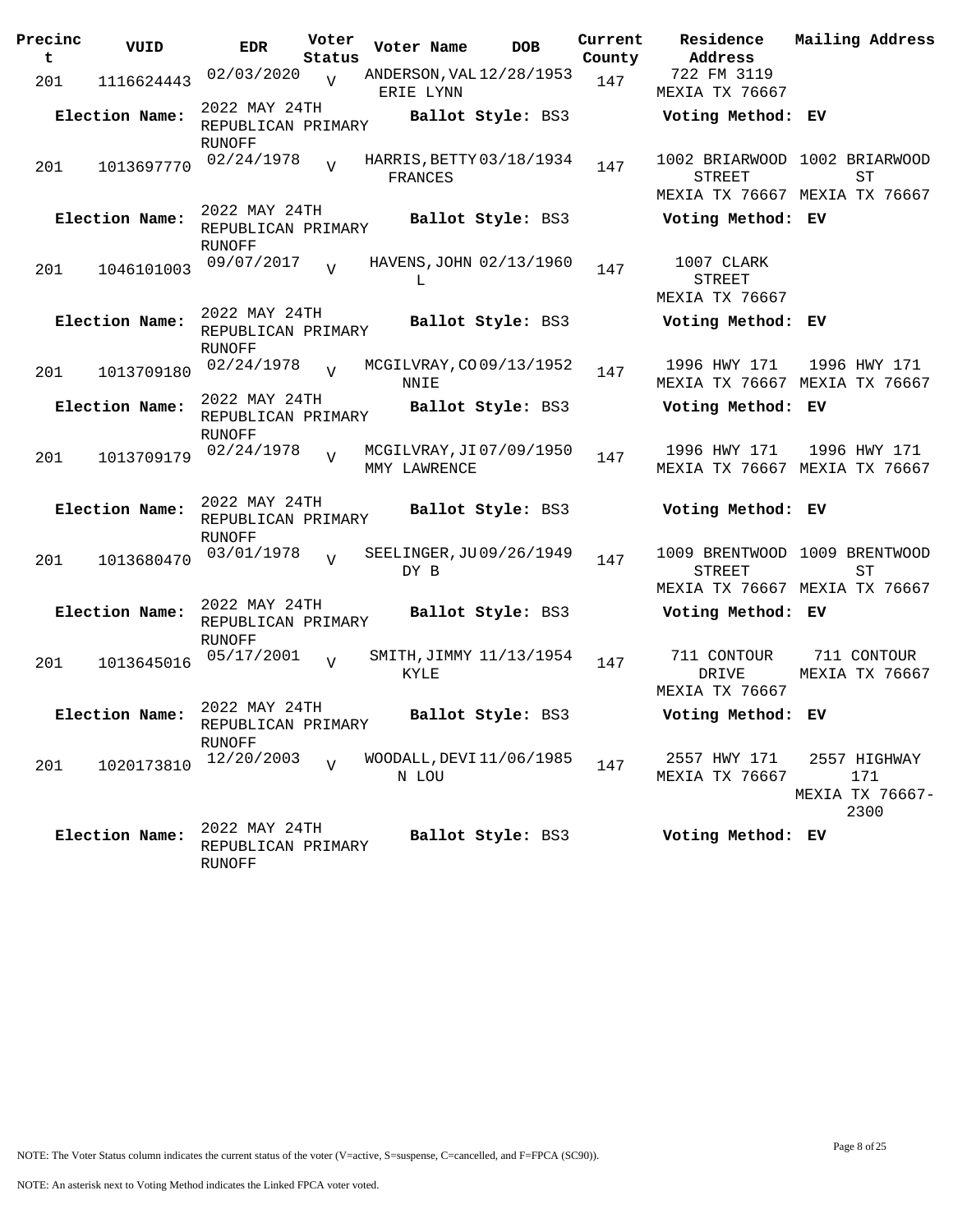| Precinc | VUID           | <b>EDR</b>                                    | Voter          | Voter Name                                 | <b>DOB</b>              | Current | Residence                              | Mailing Address                               |
|---------|----------------|-----------------------------------------------|----------------|--------------------------------------------|-------------------------|---------|----------------------------------------|-----------------------------------------------|
| t       |                |                                               | Status         |                                            |                         | County  | Address                                |                                               |
| 202     | 1018965255     | 07/30/2003                                    | $\overline{U}$ | CARROLL, JOHN 01/27/1972<br><b>EVERETT</b> |                         | 147     | 710 MCKINNEY ST 710 S MCKINNEY<br>S    | ST                                            |
|         |                |                                               |                |                                            |                         |         |                                        | MEXIA TX 76667 MEXIA TX 76667                 |
|         | Election Name: | 2022 MAY 24TH<br>REPUBLICAN PRIMARY           |                |                                            | Ballot Style: BS3       |         | Voting Method: EV                      |                                               |
|         |                | RUNOFF                                        |                |                                            |                         |         |                                        |                                               |
| 202     | 1218807159     | 04/25/2015                                    | $\overline{v}$ | INGRAM, AMAND 06/24/1993<br>A MARIE        |                         | 147     | 606 HUNT ST E<br><b>MEXIA TX 76667</b> |                                               |
|         | Election Name: | 2022 MAY 24TH<br>REPUBLICAN PRIMARY           |                |                                            | Ballot Style: BS3       |         | Voting Method: EV                      |                                               |
|         |                | RUNOFF                                        |                |                                            |                         |         |                                        |                                               |
| 202     | 2134012472     | 11/30/2016                                    | $\overline{V}$ | ALAN                                       | INGRAM, KODY 06/25/1992 | 147     | 606 HUNT ST E<br>MEXIA TX 76667        |                                               |
|         | Election Name: | 2022 MAY 24TH<br>REPUBLICAN PRIMARY           |                |                                            | Ballot Style: BS3       |         | Voting Method: EV                      |                                               |
|         |                | <b>RUNOFF</b>                                 |                |                                            |                         |         |                                        |                                               |
| 202     | 1006989867     | 10/11/2020                                    | $\overline{v}$ | JOHNSON, SUSI 08/08/1945<br>E LOUISE       |                         | 147     | 111 MAIN ST W<br><b>MEXIA TX 76667</b> |                                               |
|         | Election Name: | 2022 MAY 24TH<br>REPUBLICAN PRIMARY           |                |                                            | Ballot Style: BS3       |         | Voting Method: EV                      |                                               |
|         |                | RUNOFF                                        |                |                                            |                         |         |                                        |                                               |
| 202     | 2168272162     | 10/09/2021                                    | $\overline{V}$ | KAY,JAMIE<br><b>RENEE</b>                  | 07/16/1994              | 147     | 508 MAIN ST E<br>MEXIA TX 76667        | 508 E MAIN<br><b>STREET</b><br>MEXIA TX 76667 |
|         | Election Name: | 2022 MAY 24TH<br>REPUBLICAN PRIMARY<br>RUNOFF |                |                                            | Ballot Style: BS3       |         | Voting Method:                         | ЕV                                            |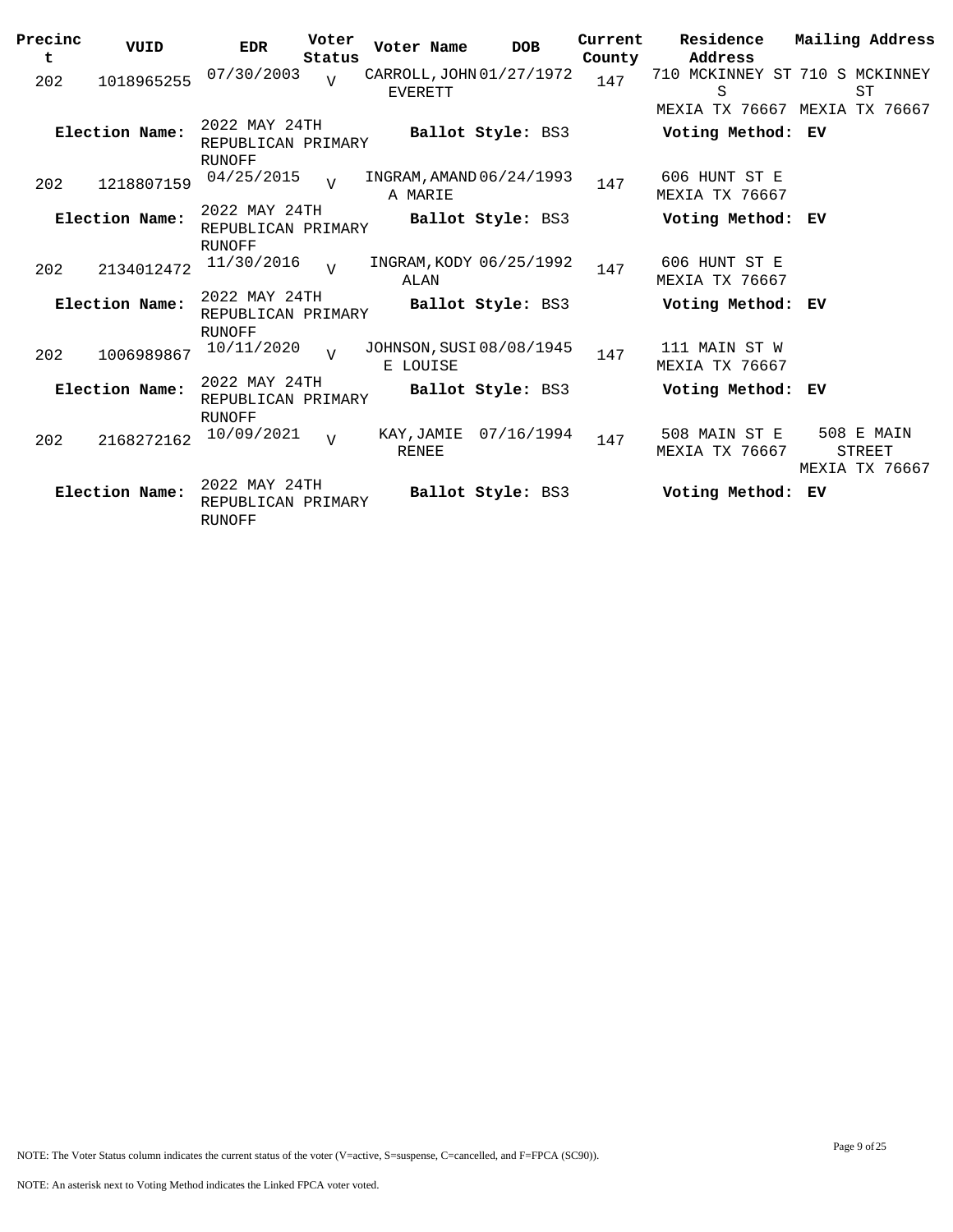| Precinc<br>t | VUID           | <b>EDR</b>                                    | Voter<br>Status | Voter Name                             | <b>DOB</b>        | Current<br>County | Residence<br>Address                    | Mailing Address                         |
|--------------|----------------|-----------------------------------------------|-----------------|----------------------------------------|-------------------|-------------------|-----------------------------------------|-----------------------------------------|
| 204          | 2003438161     | 01/08/2016                                    | $\overline{U}$  | BORHO, LAUREN 12/05/1997<br>ELIZABETH  |                   | 147               | 4000 FM 339 S<br><b>MART TX 76664</b>   | 4000 FM 339 S<br>339                    |
|              | Election Name: | 2022 MAY 24TH<br>REPUBLICAN PRIMARY           |                 |                                        | Ballot Style: BS3 |                   | Voting Method:                          | <b>MART TX 76664</b><br>ЕV              |
| 204          | 1013686715     | RUNOFF<br>03/29/1993                          | $\overline{V}$  | SCHLEMMER, JO 08/16/1961<br>HN RUSSELL |                   | 147               | 1666 FM 339 S<br>MART TX 76664-<br>5171 | 1666 FM 339 S<br>MART TX 76664-<br>5171 |
|              | Election Name: | 2022 MAY 24TH<br>REPUBLICAN PRIMARY<br>RUNOFF |                 |                                        | Ballot Style: BS3 |                   | Voting Method: EV                       |                                         |
| 204          | 1217355482     | 02/28/2015                                    | $\overline{U}$  | SEETON, LEEAN 12/19/1996<br>N          |                   | 147               | 1813 LCR 310<br><b>MART TX 76664</b>    | 1813 LCR 310<br>MART TX 76664           |
|              | Election Name: | 2022 MAY 24TH<br>REPUBLICAN PRIMARY<br>RUNOFF |                 |                                        | Ballot Style: BS3 |                   | Voting Method: EV                       |                                         |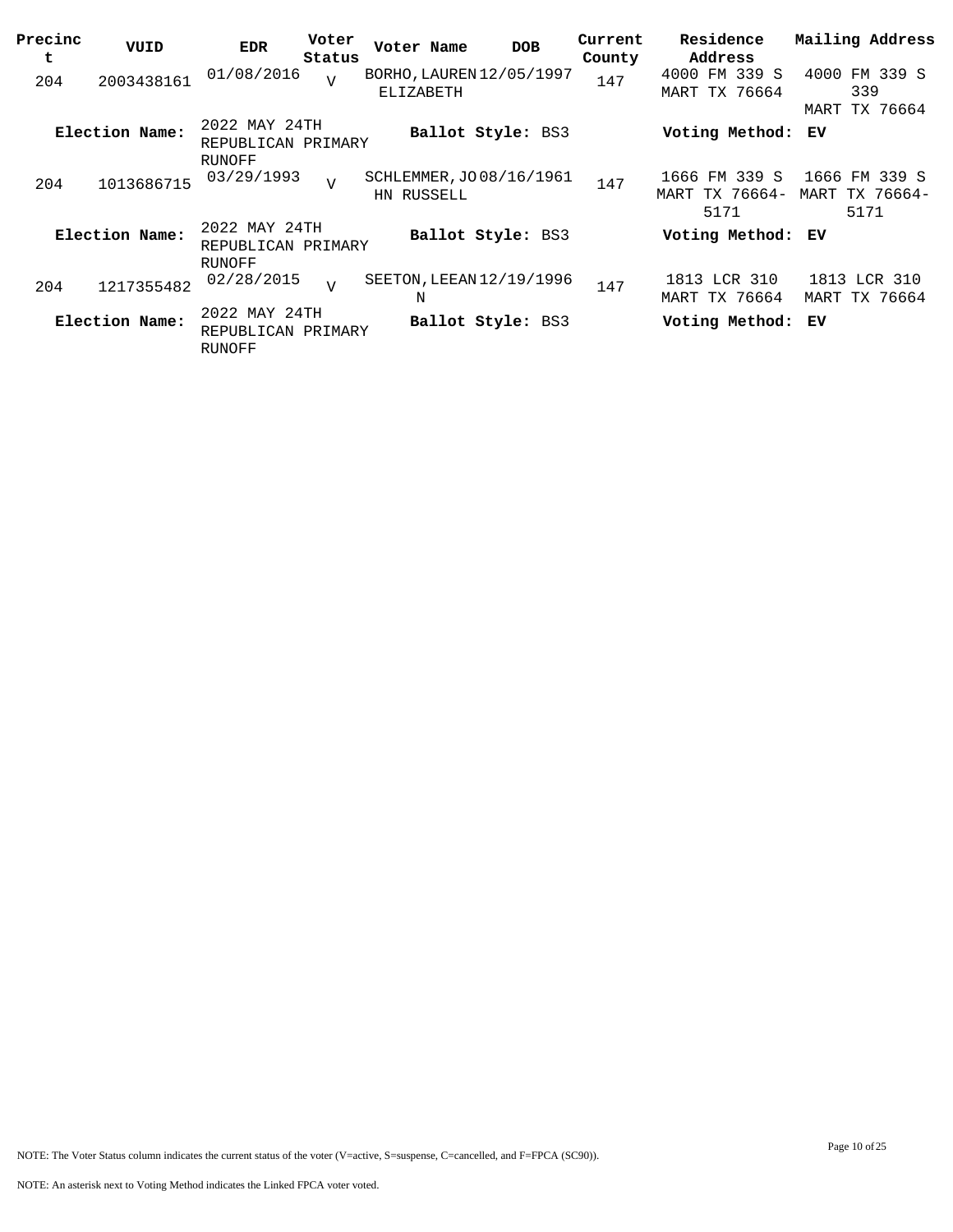| Precinc<br>t | VUID           | <b>EDR</b>                                           | Voter<br>Status | Voter Name                              | <b>DOB</b>               | Current<br>County | Residence<br>Address                      | Mailing Address                           |
|--------------|----------------|------------------------------------------------------|-----------------|-----------------------------------------|--------------------------|-------------------|-------------------------------------------|-------------------------------------------|
| 205          | 1003916335     | 11/07/2000                                           | $\overline{V}$  | DEAN, HAROLD 03/14/1944<br>LLOYD        |                          | 147               | 302 KIRVEN ST<br>COOLIDGE<br>ТX<br>76635  | P O BOX 1<br>COOLIDGE TX<br>76635         |
|              | Election Name: | 2022 MAY 24TH<br>REPUBLICAN PRIMARY<br><b>RUNOFF</b> |                 |                                         | <b>Ballot Style: BS3</b> |                   | Voting Method:                            | ЕV                                        |
| 205          | 1007637808     | 01/30/2014                                           | $\overline{v}$  | JACOBS, CHRIS 07/29/1979<br>TI MICHELLE |                          | 147               | 2499 FM 2310<br>COOLIDGE TX<br>76635      | 2499 FM 2310<br>COOLIDGE TX<br>76635      |
|              | Election Name: | 2022 MAY 24TH<br>REPUBLICAN PRIMARY<br>RUNOFF        |                 |                                         | Ballot Style: BS3        |                   | Voting Method:                            | ЕV                                        |
| 205          | 1013668520     | 08/17/1988                                           | $\overline{V}$  | POLLARD, CYNT 07/16/1950<br>HIA LOUISE  |                          | 147               | 2939 LCR 180<br>COOLIDGE TX<br>76635-3081 | 2939 LCR 180<br>COOLIDGE TX<br>76635-3081 |
|              | Election Name: | 2022 MAY 24TH<br>REPUBLICAN PRIMARY<br><b>RUNOFF</b> |                 |                                         | Ballot Style: BS3        |                   | Voting Method:                            | ЕV                                        |
| 205          | 1013668512     | 08/17/1988                                           | $\overline{V}$  | POLLARD<br>JR.KENNETH<br>WARREN         | 05/02/1946               | 147               | 2939 LCR 180<br>COOLIDGE TX<br>76635-3081 | 2939 LCR 180<br>COOLIDGE TX<br>76635-3081 |
|              | Election Name: | 2022 MAY 24TH<br>REPUBLICAN PRIMARY<br>RUNOFF        |                 |                                         | Ballot Style: BS3        |                   | Voting Method:                            | ЕV                                        |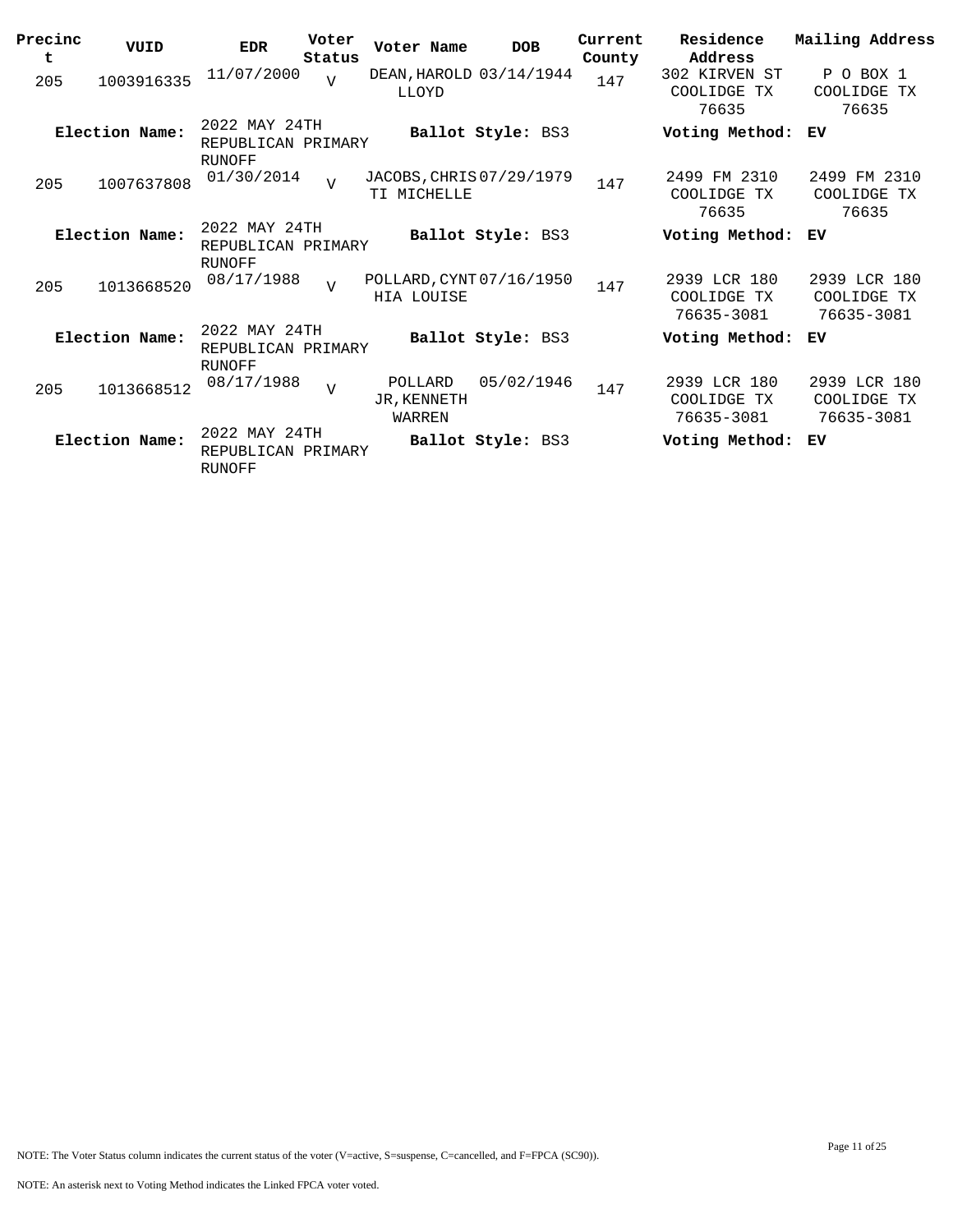| Precinc<br>t | VUID           | <b>EDR</b>                                           | Voter<br>Status | Voter Name                                     | <b>DOB</b>        | Current<br>County | Residence<br>Address                     | Mailing Address                     |
|--------------|----------------|------------------------------------------------------|-----------------|------------------------------------------------|-------------------|-------------------|------------------------------------------|-------------------------------------|
| 206          | 1030252485     | 05/26/2021                                           | $\overline{U}$  | APPLETON, RYD 11/09/1972<br>ER LYNN            |                   | 147               | 2011 FM 3119<br>MEXIA TX 76667           | 2011 FM 3119<br>MEXIA TX 76667      |
|              | Election Name: | 2022 MAY 24TH<br>REPUBLICAN PRIMARY<br><b>RUNOFF</b> |                 |                                                | Ballot Style: BS3 |                   | Voting Method: EV                        |                                     |
| 206          | 1013709581     | 12/14/1984                                           | $\overline{U}$  | FINDLEY, DONN 08/17/1952<br>A CAMILLE          |                   | 147               | 601 MAIN ST<br>TEHUACANA TX<br>76686     | P O BOX 14<br>TEHUACANA TX<br>76686 |
|              | Election Name: | 2022 MAY 24TH<br>REPUBLICAN PRIMARY                  |                 |                                                | Ballot Style: BS3 |                   | Voting Method:                           | ЕV                                  |
| 206          | 1013710714     | RUNOFF<br>03/01/1982                                 | $\overline{v}$  | FINDLEY, GARY 12/18/1962<br>WAYNE              |                   | 147               | 601 MAIN ST<br>TEHUACANA TX<br>76686     | P O BOX 14<br>TEHUACANA TX<br>76686 |
|              | Election Name: | 2022 MAY 24TH<br>REPUBLICAN PRIMARY<br><b>RUNOFF</b> |                 |                                                | Ballot Style: BS3 |                   | Voting Method:                           | ЕV                                  |
| 206          | 1013644161     | 04/24/2001                                           | $\overline{U}$  | HENDERSON, BR 09/03/1979<br><b>ADLEY BANKS</b> |                   | 147               | 553 LCR 244<br>MEXIA TX 76667            | 553 LCR 244<br>MEXIA TX 76667       |
|              | Election Name: | 2022 MAY 24TH<br>REPUBLICAN PRIMARY<br><b>RUNOFF</b> |                 |                                                | Ballot Style: BS3 |                   | Voting Method: EV                        |                                     |
| 206          | 1003503074     | 08/01/2002                                           | $\overline{V}$  | WYATT, CHARLE 10/12/1941<br>S ROBERT           |                   | 147               | 103 COLLEGE AVE<br>TEHUACANA TX<br>76686 | PO BOX 23<br>TEHUACANA TX<br>76686  |
|              | Election Name: | 2022 MAY 24TH<br>REPUBLICAN PRIMARY<br><b>RUNOFF</b> |                 |                                                | Ballot Style: BS3 |                   | Voting Method:                           | ЕV                                  |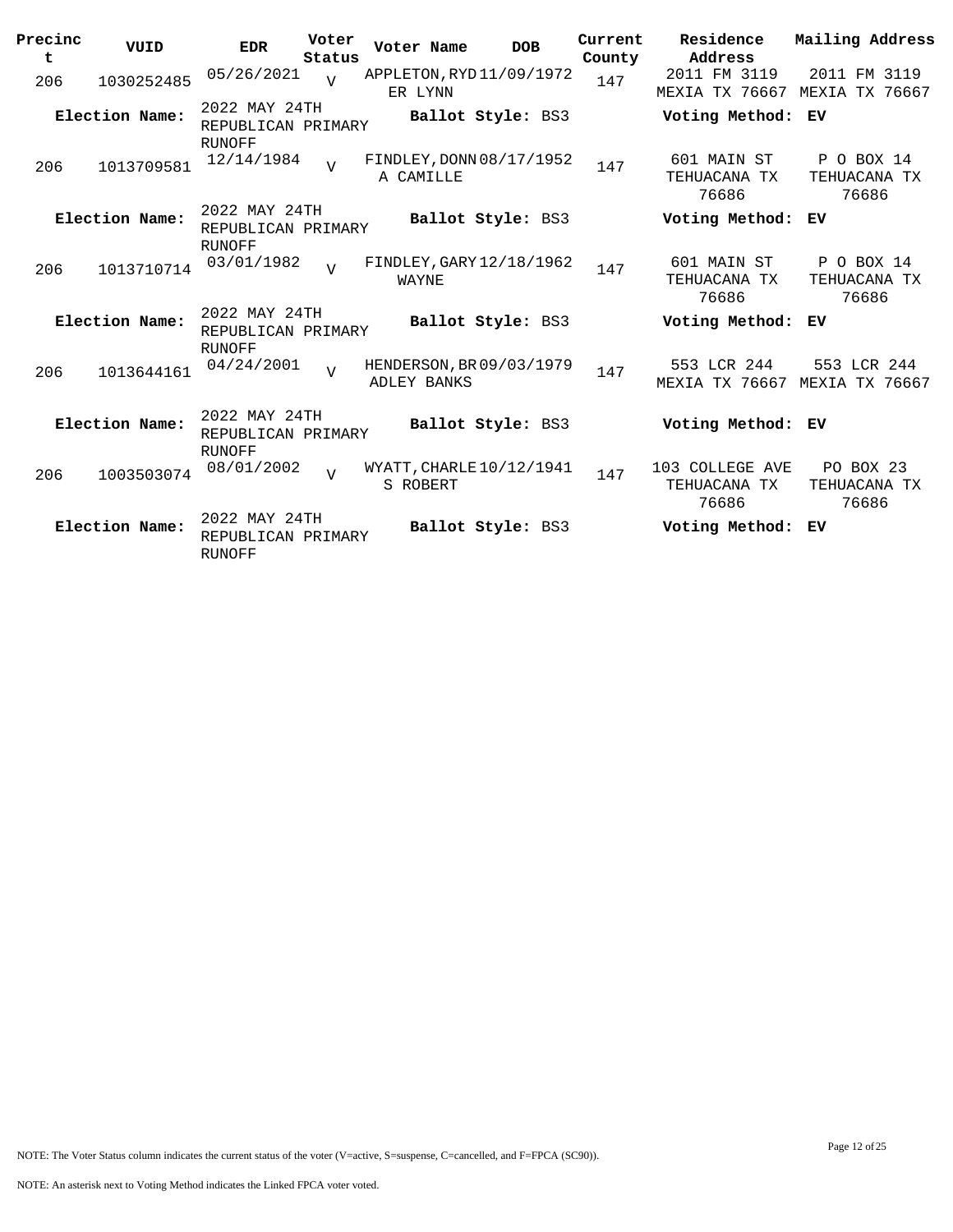| Precinc<br>t | VUID           | <b>EDR</b>                                           | Voter<br>Status | Voter Name                              | <b>DOB</b>               | Current<br>County | Residence<br>Address                                    | Mailing Address                                              |
|--------------|----------------|------------------------------------------------------|-----------------|-----------------------------------------|--------------------------|-------------------|---------------------------------------------------------|--------------------------------------------------------------|
| 301          | 1042387534     | 04/04/2006                                           | $\overline{V}$  | BRET                                    | ASH, JASON 04/24/1975    | 147               | 2173 HWY 14 N<br>GROESBECK TX<br>76642                  | PO BOX 911<br>GROESBECK TX<br>76642-0911                     |
|              | Election Name: | 2022 MAY 24TH<br>REPUBLICAN PRIMARY<br>RUNOFF        |                 |                                         | Ballot Style: BS2        |                   | Voting Method: EV                                       |                                                              |
| 301          | 1156315977     | 10/05/2008                                           | $\overline{z}$  | BARKOUSKIE, D09/04/1990<br>OROTHY DELLA |                          | 147               | 1462 LCR 382<br>GROESBECK TX<br>76642                   |                                                              |
|              | Election Name: | 2022 MAY 24TH<br>REPUBLICAN PRIMARY<br>RUNOFF        |                 |                                         | <b>Ballot Style: BS2</b> |                   | Voting Method: EV                                       |                                                              |
| 301          | 1072211360     | 10/25/2014                                           | $\overline{17}$ | BREUER, MARTI 05/03/1956<br>N LYLE      |                          | 147               | Α<br>MEXIA TX 76667- MEXIA TX 76667<br>4234             | 256 LCR REDBUD 256 LCR REDBUD<br>Α                           |
|              | Election Name: | 2022 MAY 24TH<br>REPUBLICAN PRIMARY<br>RUNOFF        |                 |                                         | Ballot Style: BS2        |                   | Voting Method: EV                                       |                                                              |
| 301          | 1013669659     | 04/07/1991                                           | $\overline{z}$  | DEFRIEND, WIL12/20/1964<br>LIAM ROY     |                          | 147               | 390 LCR 404<br>GROESBECK TX<br>76642                    | 390 LCR 404<br>GROESBECK TX<br>76642                         |
|              | Election Name: | 2022 MAY 24TH<br>REPUBLICAN PRIMARY<br>RUNOFF        |                 |                                         | Ballot Style: BS2        |                   | Voting Method:                                          | ЕV                                                           |
| 301          | 1013671072     | 03/20/1986                                           | $\overline{17}$ | ANNE                                    | MOORE, LORI 02/28/1966   | 147               | 469 LCR 404<br>GROESBECK TX<br>76642                    | PO BOX 821<br>GROESBECK TX<br>76642                          |
|              | Election Name: | 2022 MAY 24TH<br>REPUBLICAN PRIMARY<br>RUNOFF        |                 |                                         | Ballot Style: BS2        |                   | Voting Method: EV                                       |                                                              |
| 301          | 1013692220     | 02/27/1978                                           | $\overline{z}$  | NAIDA, RICHIE 07/11/1954<br>TURNER      |                          | 147               | 606 JACINTO ST<br>W APT 15<br>GROESBECK TX<br>76642     | 606 W JACINTO<br>ST APT 15<br>GROESBECK TX<br>76642-1234     |
|              | Election Name: | 2022 MAY 24TH<br>REPUBLICAN PRIMARY<br>RUNOFF        |                 |                                         | Ballot Style: BS2        |                   | Voting Method: EV                                       |                                                              |
| 301          | 1013645913     | 03/30/2002                                           | $\overline{V}$  | SHIVERS, CHRI08/30/1971<br>STI ANN      |                          | 147               | 405 WACO ST N<br>GROESBECK TX<br>76642                  |                                                              |
|              | Election Name: | 2022 MAY 24TH<br>REPUBLICAN PRIMARY<br><b>RUNOFF</b> |                 |                                         | Ballot Style: BS2        |                   | Voting Method: EV                                       |                                                              |
| 301          | 1013716991     | 12/06/1992                                           | $\overline{U}$  | WHEAT, SAMMYE 11/07/1951<br>ADKINS      |                          | 147               | 207 KARL CAYTON<br>STREET<br>GROESBECK TX<br>76642-1241 | 207 N KARL<br>CAYTON<br>GROESBECK TX<br>76642                |
|              | Election Name: | 2022 MAY 24TH<br>REPUBLICAN PRIMARY<br>RUNOFF        |                 |                                         | Ballot Style: BS2        |                   | Voting Method: EV                                       |                                                              |
| 301          | 1013720683     | 02/16/1978                                           | $\overline{U}$  | WILSON, DOROT 10/14/1937<br>HY.         |                          | 147               | DRIVE<br>GROESBECK TX<br>76642                          | 1003 MCCLINTIC 1003 MCCLINTIC<br>ST<br>GROESBECK TX<br>76642 |
|              | Election Name: | 2022 MAY 24TH<br>REPUBLICAN PRIMARY<br>RUNOFF        |                 |                                         | Ballot Style: BS2        |                   | Voting Method: EV                                       |                                                              |

NOTE: The Voter Status column indicates the current status of the voter (V=active, S=suspense, C=cancelled, and F=FPCA (SC90)).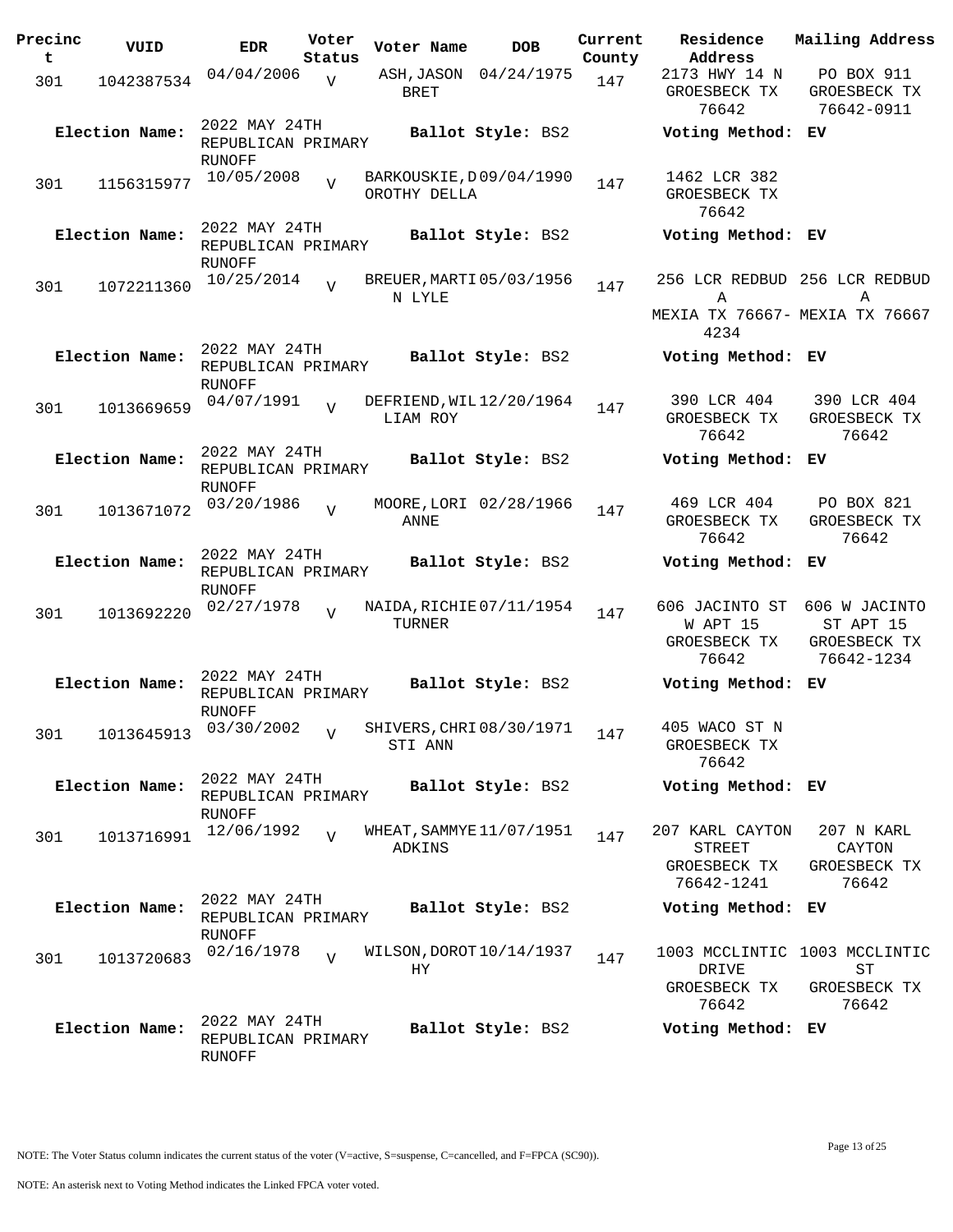| Precinc<br>t | VUID           | <b>EDR</b>                                    | Voter<br>Status | Voter Name                            | <b>DOB</b>        | Current<br>County | Residence<br>Address            | Mailing Address                                           |
|--------------|----------------|-----------------------------------------------|-----------------|---------------------------------------|-------------------|-------------------|---------------------------------|-----------------------------------------------------------|
| 302          | 1003916012     | 11/23/2000                                    | $\overline{V}$  | FRANKLIN, SAM $10/30/1950$<br>UEL LEE |                   | 147               | 901 PARK LANE<br>MEXIA TX 76667 | 901 PARK LN<br>MEXIA TX 76667                             |
|              | Election Name: | 2022 MAY 24TH<br>REPUBLICAN PRIMARY           |                 |                                       | Ballot Style: BS2 |                   | Voting Method: EV               |                                                           |
| 302          | 2148912958     | RUNOFF<br>10/27/2018                          | $\overline{V}$  | SIMMONS, CARR 08/11/1987<br>OLL BLAKE |                   | 147               | Е<br>TX 76667<br>MEXIA          | 909 GLENDALE ST 909 E GLENDALE<br>ST<br>TX 76667<br>MEXIA |
|              | Election Name: | 2022 MAY 24TH<br>REPUBLICAN PRIMARY<br>RUNOFF |                 |                                       | Ballot Style: BS2 |                   | Voting Method: EV               |                                                           |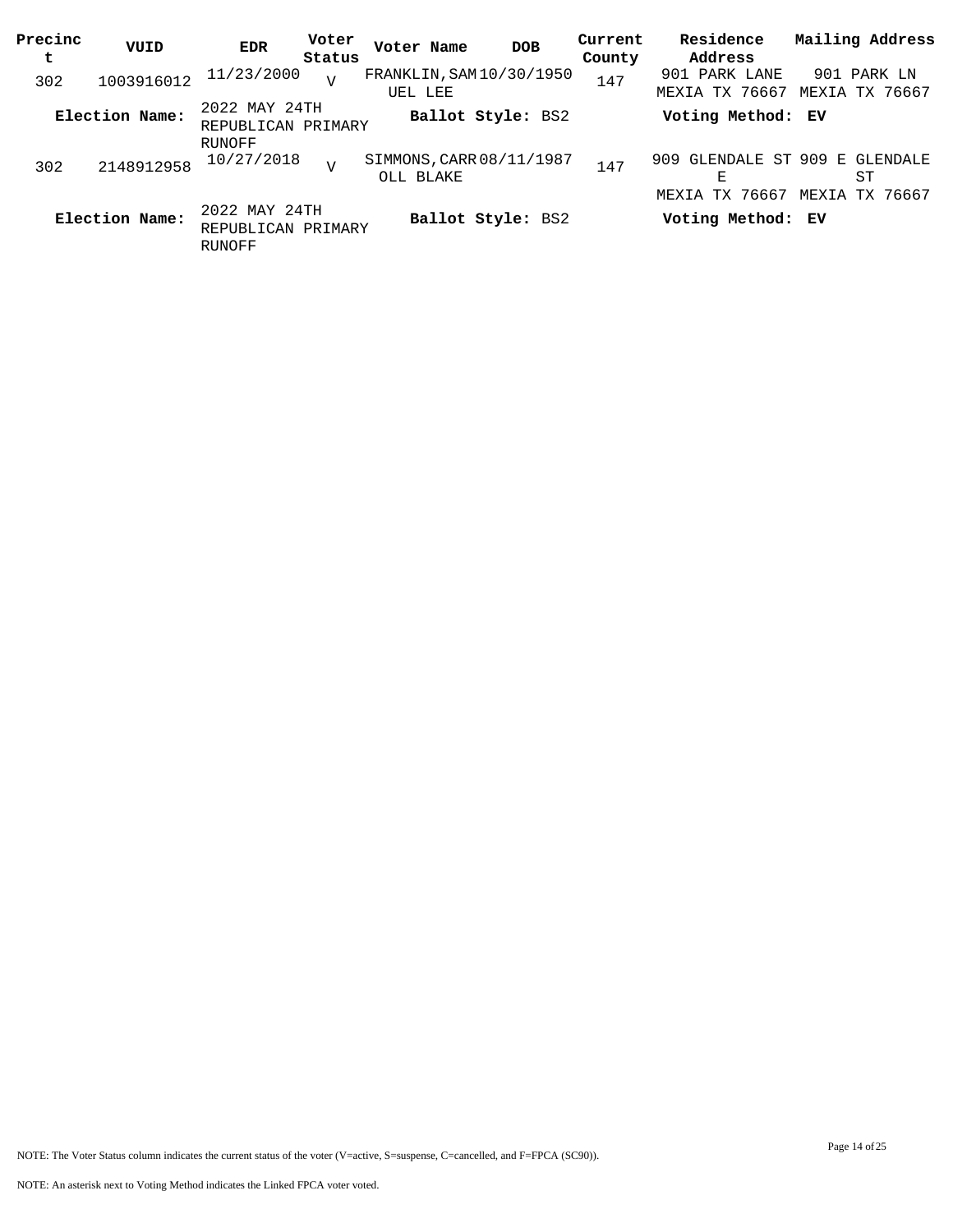| Precinc<br>t | VUID           | <b>EDR</b>                                           | Voter<br>Status | Voter Name  | <b>DOB</b>                 | Current<br>County | Residence<br>Address | Mailing Address                              |
|--------------|----------------|------------------------------------------------------|-----------------|-------------|----------------------------|-------------------|----------------------|----------------------------------------------|
| 304          | 2161799789     | 12/30/2019                                           | V               | SAN MASHELL | CARPENTER, SU12/16/1965    | 147               | 400 LCR 465          | 400 LCR 465<br>MEXIA TX 76667 MEXIA TX 76667 |
|              | Election Name: | 2022 MAY 24TH<br>REPUBLICAN PRIMARY                  |                 |             | Ballot Style: BS2          |                   | Voting Method: EV    |                                              |
| 304          | 1013656658     | RUNOFF<br>05/03/1992                                 |                 | S GREGORY   | GOODRUM, JAME 02/22/1960   | 147               | 185 LCR 463          | PO BOX 1483<br>MEXIA TX 76667 MEXIA TX 76667 |
|              | Election Name: | 2022 MAY 24TH<br>REPUBLICAN PRIMARY<br><b>RUNOFF</b> |                 |             | Ballot Style: BS2          |                   | Voting Method: EV    |                                              |
|              | 304 1013656662 | 05/03/1992                                           | $\overline{v}$  | ENGLEBERT   | GOODRUM, KAY 03/01/1960    | 147               | 185 LCR 463          | PO BOX 1483<br>MEXIA TX 76667 MEXIA TX 76667 |
|              | Election Name: | 2022 MAY 24TH<br>REPUBLICAN PRIMARY<br>RUNOFF        |                 |             | Ballot Style: BS2          |                   | Voting Method: EV    |                                              |
| 304          | 1013679965     | 03/01/1982                                           | $\overline{17}$ | H PHINNEY   | HOGAN, DEBORA 04/27/1948   | 147               | 504 FM 1633          | 504 FM 1633<br>MEXIA TX 76667 MEXIA TX 76667 |
|              | Election Name: | 2022 MAY 24TH<br>REPUBLICAN PRIMARY<br>RUNOFF        |                 |             | Ballot Style: BS2          |                   | Voting Method: EV    |                                              |
| 304          | 1013709409     | 04/22/1984                                           | $\overline{U}$  | Y FAYE      | INGRAM, AUDRE 01/09/1956   | 147               | 643 LCR 463          | PO BOX 369<br>MEXIA TX 76667 MEXIA TX 76667  |
|              | Election Name: | 2022 MAY 24TH<br>REPUBLICAN PRIMARY<br>RUNOFF        |                 |             | Ballot Style: BS2          |                   | Voting Method: EV    |                                              |
| 304          | 1013647700     | 09/28/1996                                           | V               |             | SAMFORD, FRED $12/21/1948$ | 147               | 205 LCR 467          | PO BOX 588<br>MEXIA TX 76667 MEXIA TX 76667  |
|              | Election Name: | 2022 MAY 24TH<br>REPUBLICAN PRIMARY<br><b>RUNOFF</b> |                 |             | Ballot Style: BS2          |                   | Voting Method: EV    |                                              |
| 304          | 1014135362     | $12/21/1991$ V                                       |                 | GARLAND     | WEAVER, DALE 02/20/1943    | 147               | 908 LCR 464          | 908 LCR 464<br>MEXIA TX 76667 MEXIA TX 76667 |
|              | Election Name: | 2022 MAY 24TH<br>REPUBLICAN PRIMARY<br>RUNOFF        |                 |             | Ballot Style: BS2          |                   | Voting Method: EV    |                                              |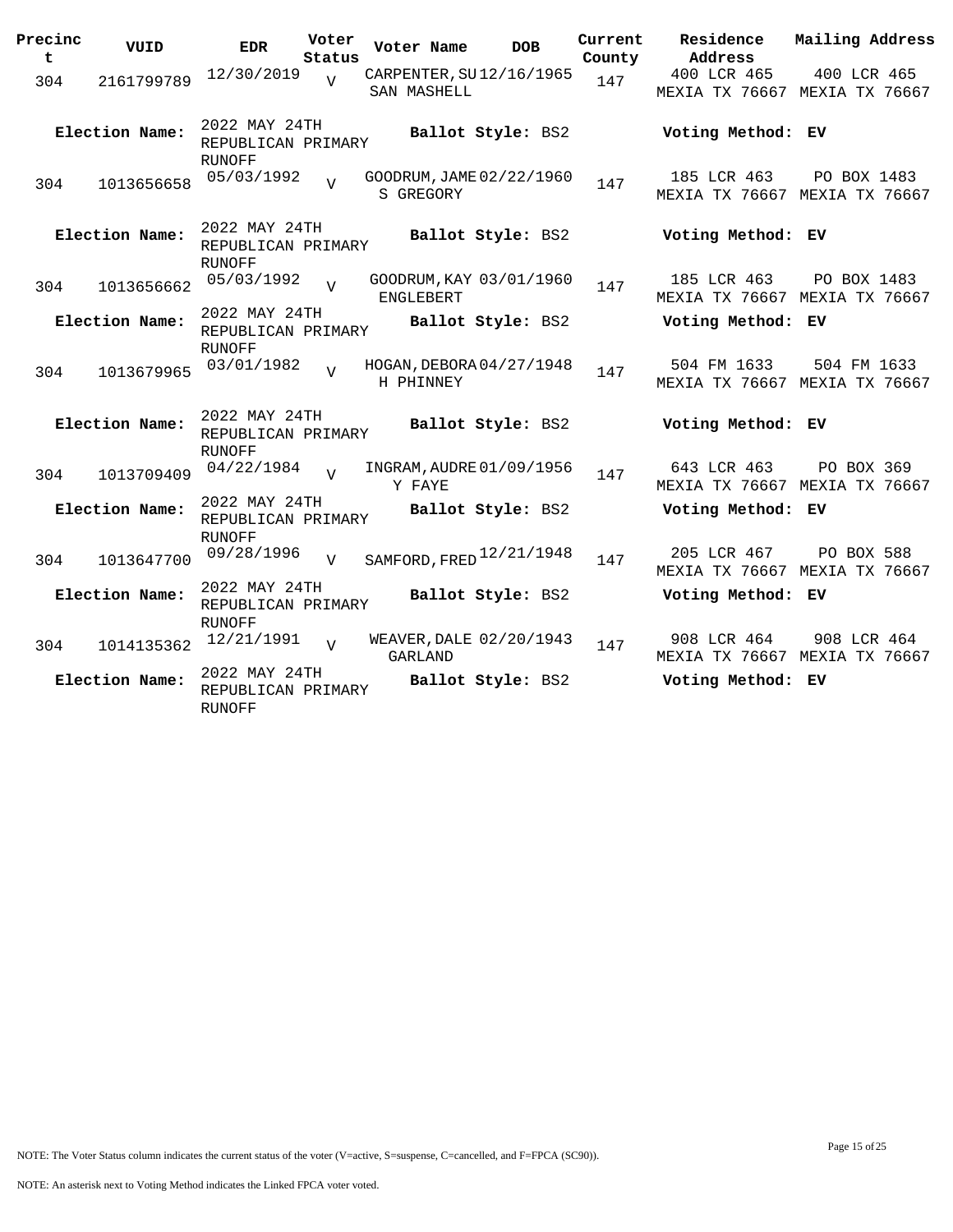| Precinc<br>t | VUID           | <b>EDR</b>                                    | Voter<br>Status | Voter Name                                | <b>DOB</b>        | Current<br>County | Residence<br>Address                                            | Mailing Address                                |  |
|--------------|----------------|-----------------------------------------------|-----------------|-------------------------------------------|-------------------|-------------------|-----------------------------------------------------------------|------------------------------------------------|--|
| 305          | 1013655415     | 07/14/1983                                    | $\overline{U}$  | BEENE, WILLIA05/13/1965<br>M              |                   | 147               | 256 LCR<br>WHITEROCK<br>MEXIA TX 76667                          | 256 LCR WHITE<br><b>ROCK</b><br>MEXIA TX 76667 |  |
|              | Election Name: | 2022 MAY 24TH<br>REPUBLICAN PRIMARY<br>RUNOFF |                 |                                           | Ballot Style: BS2 |                   | Voting Method: EV                                               |                                                |  |
| 305          | 1013668959     | 03/19/1988                                    | $\overline{U}$  | BENNETT, RAE $11/24/1968$<br>ANN          |                   | 147               | 318 LCR CEDAR B 318 CR CEDAR B<br>MEXIA TX 76667 MEXIA TX 76667 |                                                |  |
|              | Election Name: | 2022 MAY 24TH<br>REPUBLICAN PRIMARY<br>RUNOFF |                 |                                           | Ballot Style: BS2 |                   | Voting Method: EV                                               |                                                |  |
| 305          | 1023544843     | 02/04/2005                                    |                 | HAYNES, LARRY 06/01/1965<br><b>HERMAN</b> |                   | 147               | 176 LCR CEDAR B<br>MEXIA TX 76667 MEXIA TX 76667                | PO BOX 468                                     |  |
|              | Election Name: | 2022 MAY 24TH<br>REPUBLICAN PRIMARY<br>RUNOFF |                 |                                           | Ballot Style: BS2 |                   | Voting Method: EV                                               |                                                |  |
| 305          | 1188462370     | 09/26/2012                                    | $\overline{U}$  | MASTERS, JONN 12/05/1962<br>IE GLEN       |                   | 147               | 275 LCR 381<br>MEXIA TX 76667                                   | 275 CR 381<br>MEXIA TX 76667                   |  |
|              | Election Name: | 2022 MAY 24TH<br>REPUBLICAN PRIMARY<br>RUNOFF |                 |                                           | Ballot Style: BS2 |                   | Voting Method: EV                                               |                                                |  |
| 305          | 2129288893     | 10/30/2016                                    | $\overline{v}$  | MASTERS, RONN 12/09/1958<br>IE DEE        |                   | 147               | 237 LCR 381<br>MEXIA TX 76667 MEXIA TX 76667                    | 237 LCR 381                                    |  |
|              | Election Name: | 2022 MAY 24TH<br>REPUBLICAN PRIMARY<br>RUNOFF |                 |                                           | Ballot Style: BS2 |                   | Voting Method: EV                                               |                                                |  |
| 305          | 1143062525     | 08/02/2012                                    | $\overline{U}$  | TUCKER, CATHE 07/13/1950<br><b>RINE</b>   |                   | 147               | 651 FM 2681<br>MEXIA TX 76667                                   | 651 FM 2681<br>MEXIA TX 76667                  |  |
|              | Election Name: | 2022 MAY 24TH<br>REPUBLICAN PRIMARY<br>RUNOFF |                 |                                           | Ballot Style: BS2 |                   | Voting Method:                                                  | EV                                             |  |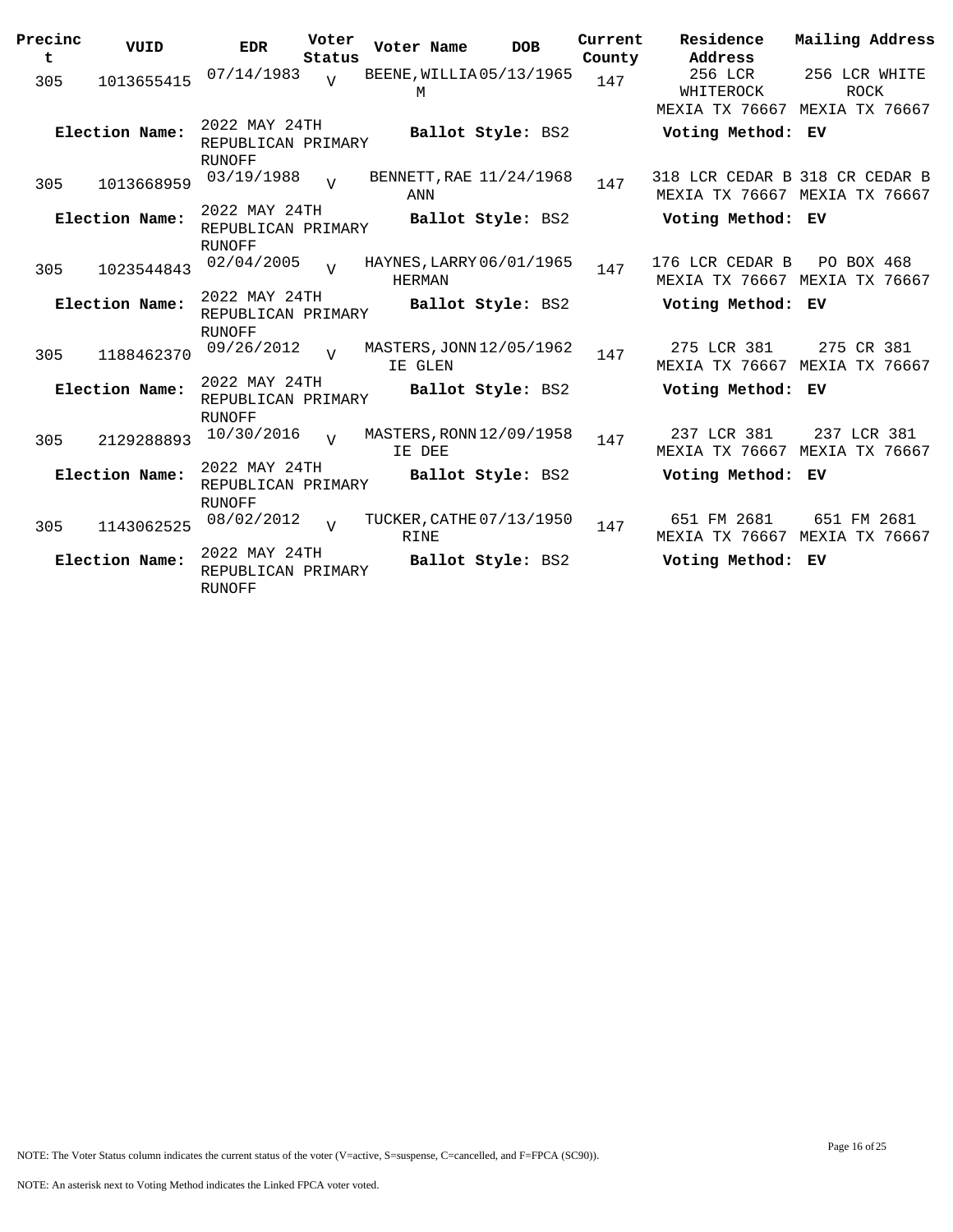| Precinc<br>t | VUID           | <b>EDR</b>                                           | Voter<br>Status | Voter Name                              | <b>DOB</b>            | Current<br>County | Residence<br>Address                   | Mailing Address                                                |
|--------------|----------------|------------------------------------------------------|-----------------|-----------------------------------------|-----------------------|-------------------|----------------------------------------|----------------------------------------------------------------|
| 401          | 1039868450     | 02/23/2006                                           | $\overline{V}$  | BEENE, CLIFTO 12/07/1939<br>N DON       |                       | 147               | 1694 LCR 256                           | 1694 LCR 256<br>MEXIA TX 76667 MEXIA TX 76667                  |
|              | Election Name: | 2022 MAY 24TH<br>REPUBLICAN PRIMARY<br>RUNOFF        |                 |                                         | Ballot Style: BS2     |                   | Voting Method: EV                      |                                                                |
| 401          | 1013713765     | 05/13/1982                                           | $\overline{V}$  | DANIEL                                  | BEENE, GUY 05/30/1944 | 147               | 1555 LCR 256                           | 1555 LCR 256<br>MEXIA TX 76667 MEXIA TX 76667                  |
|              | Election Name: | 2022 MAY 24TH<br>REPUBLICAN PRIMARY<br>RUNOFF        |                 |                                         | Ballot Style: BS2     |                   | Voting Method: EV                      |                                                                |
| 401          | 1013713754     | 03/01/1982                                           | $\overline{V}$  | BEENE, SALLY 01/15/1946<br><b>DIANE</b> |                       | 147               | 1555 LCR 256                           | 1555 LCR 256<br>MEXIA TX 76667 MEXIA TX 76667                  |
|              | Election Name: | 2022 MAY 24TH<br>REPUBLICAN PRIMARY<br><b>RUNOFF</b> |                 |                                         | Ballot Style: BS2     |                   | Voting Method: EV                      |                                                                |
| 401          | 1013705001     | 02/04/1978                                           | $\overline{U}$  | COCKRELL, CHE 07/24/1948<br>RYL         |                       | 147               | 1207 TAMARISK<br>DRIVE                 | 1207 TAMARISK<br>DR.<br>MEXIA TX 76667 MEXIA TX 76667          |
|              | Election Name: | 2022 MAY 24TH<br>REPUBLICAN PRIMARY<br><b>RUNOFF</b> |                 |                                         | Ballot Style: BS2     |                   | Voting Method: EV                      |                                                                |
| 401          | 1013705778     | 02/26/1978                                           | V               | FLATT, LINDA 09/28/1944                 |                       | 147               | 1771 HWY 84 E                          | 1771 HWY 84 E<br>MEXIA TX 76667 MEXIA TX 76667                 |
|              | Election Name: | 2022 MAY 24TH<br>REPUBLICAN PRIMARY<br><b>RUNOFF</b> |                 |                                         | Ballot Style: BS2     |                   | Voting Method: EV                      |                                                                |
| 401          | 1013705766     | 02/26/1978                                           | $\overline{V}$  | FLATT, RICHAR 06/01/1942<br>D NEAL      |                       | 147               | 1771 HWY 84 E                          | 1771 E HWY 84<br>MEXIA TX 76667 MEXIA TX 76667                 |
|              | Election Name: | 2022 MAY 24TH<br>REPUBLICAN PRIMARY<br>RUNOFF        |                 |                                         | Ballot Style: BS2     |                   | Voting Method: EV                      |                                                                |
| 401          | 2146673322     | 08/22/2018                                           | $\overline{v}$  | GANN, GREGORY 10/11/1956<br>М           |                       | 147               | 608 CARTHAGE ST<br>Е<br>MEXIA TX 76667 |                                                                |
|              | Election Name: | 2022 MAY 24TH<br>REPUBLICAN PRIMARY<br><b>RUNOFF</b> |                 |                                         | Ballot Style: BS2     |                   | Voting Method: EV                      |                                                                |
| 401          | 1013698266     | 08/10/1995                                           | $\overline{V}$  | GANN, LINDA                             | 10/09/1954            | 147               | 608 CARTHAGE ST 608 E CARTHAGE<br>E    | ST<br>MEXIA TX 76667 MEXIA TX 76667                            |
|              | Election Name: | 2022 MAY 24TH<br>REPUBLICAN PRIMARY<br>RUNOFF        |                 |                                         | Ballot Style: BS2     |                   | Voting Method: EV                      |                                                                |
| 401          | 1128111021     | 08/17/2011                                           | $\overline{U}$  | JACKSON, POLL 11/20/1947<br>Y JAN       |                       | 147               | 201 ROSS AVE S<br>MEXIA TX 76667       | 201 B SOUTH<br>ROSS AVE<br>MEXIA TX 76667                      |
|              | Election Name: | 2022 MAY 24TH<br>REPUBLICAN PRIMARY<br>RUNOFF        |                 |                                         | Ballot Style: BS2     |                   | Voting Method: EV                      |                                                                |
| 401          | 1013704705     | 03/01/1978                                           | V               | MOORE, CAROL 05/17/1935                 |                       | 147               | 1104 RED RIVER<br>ST N                 | 1104 N RED<br>RIVER ST<br>MEXIA TX 76667 MEXIA TX 76667        |
|              | Election Name: | 2022 MAY 24TH<br>REPUBLICAN PRIMARY<br>RUNOFF        |                 |                                         | Ballot Style: BS2     |                   | Voting Method: EV                      |                                                                |
| 401          | 1013705946     | 02/09/1992                                           | $\overline{v}$  | OLIVER, REBEC 10/19/1948<br>CA ANN      |                       | 147               |                                        | 901 BOWIE ST E 901 E BOWIE ST<br>MEXIA TX 76667 MEXIA TX 76667 |
|              | Election Name: | 2022 MAY 24TH<br>REPUBLICAN PRIMARY<br>RUNOFF        |                 |                                         | Ballot Style: BS2     |                   | Voting Method: EV                      |                                                                |

NOTE: An asterisk next to Voting Method indicates the Linked FPCA voter voted.

Page 17 of 25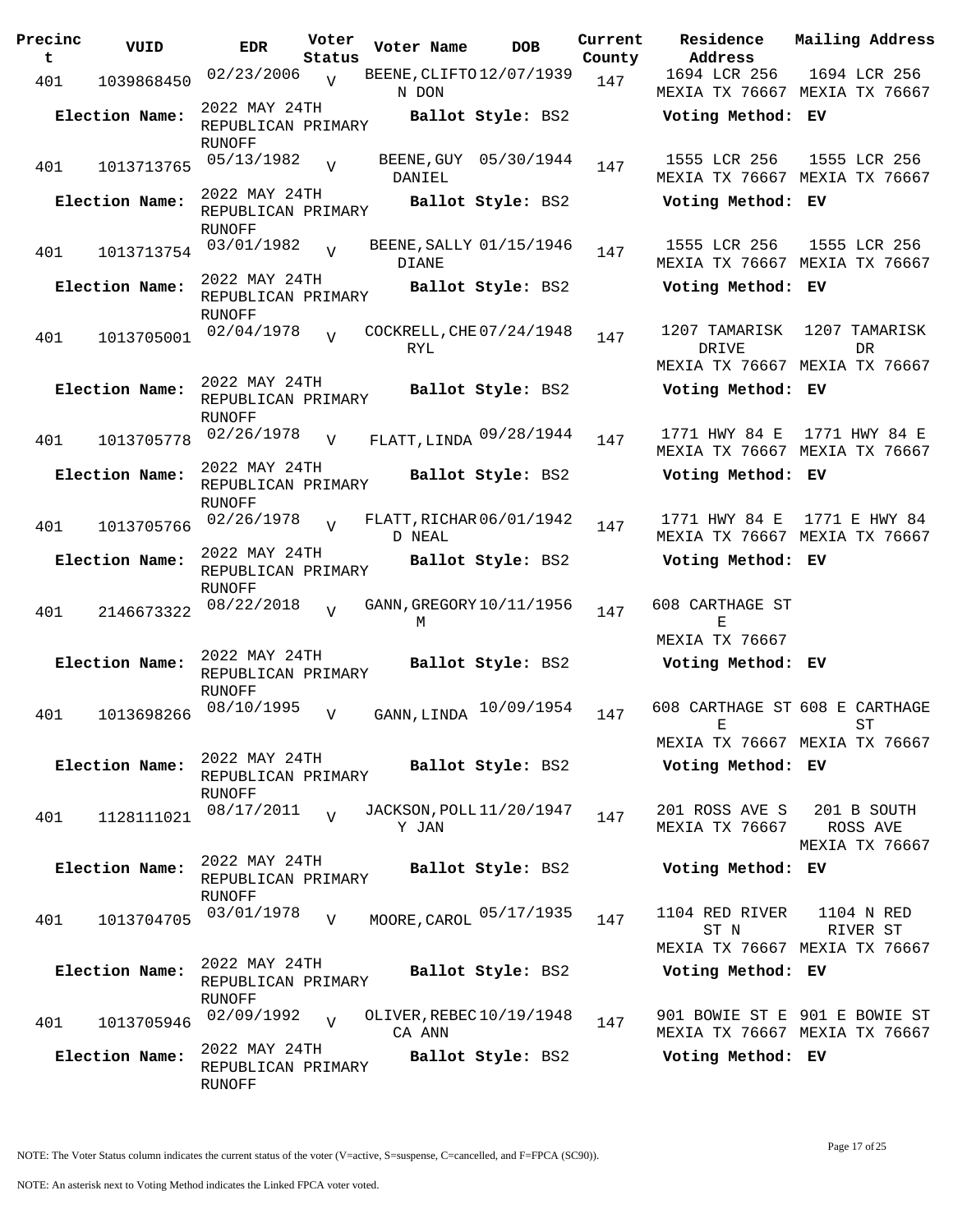| Precinc<br>t | VUID           | EDR                                                  | Voter<br>Status | Voter Name                        | <b>DOB</b>        | Current<br>County | Residence<br>Address                     | Mailing Address                      |
|--------------|----------------|------------------------------------------------------|-----------------|-----------------------------------|-------------------|-------------------|------------------------------------------|--------------------------------------|
| 401          | 1013703700     | 10/27/1978                                           | T               | PARKS, JAMES 06/17/1942<br>NORMAN |                   | 147               | 1304 TAMARISK<br>DRIVE                   | 1304 TAMARISK<br>DR                  |
|              | Election Name: | 2022 MAY 24TH<br>REPUBLICAN PRIMARY                  |                 |                                   | Ballot Style: BS2 |                   | MEXIA TX 76667<br>Voting Method: EV      | MEXIA TX 76667                       |
| 401          | 1003918358     | RUNOFF<br>03/01/1978                                 | $\mathbf{V}$    | TURNER, DEBRA 08/11/1952          |                   | 147               | 1101 HUISACH<br>STREET<br>MEXIA TX 76667 | 1101<br>HUISACH ST<br>MEXIA TX 76667 |
|              | Election Name: | 2022 MAY 24TH<br>REPUBLICAN PRIMARY<br><b>RUNOFF</b> |                 |                                   | Ballot Style: BS2 |                   | Voting Method: EV                        |                                      |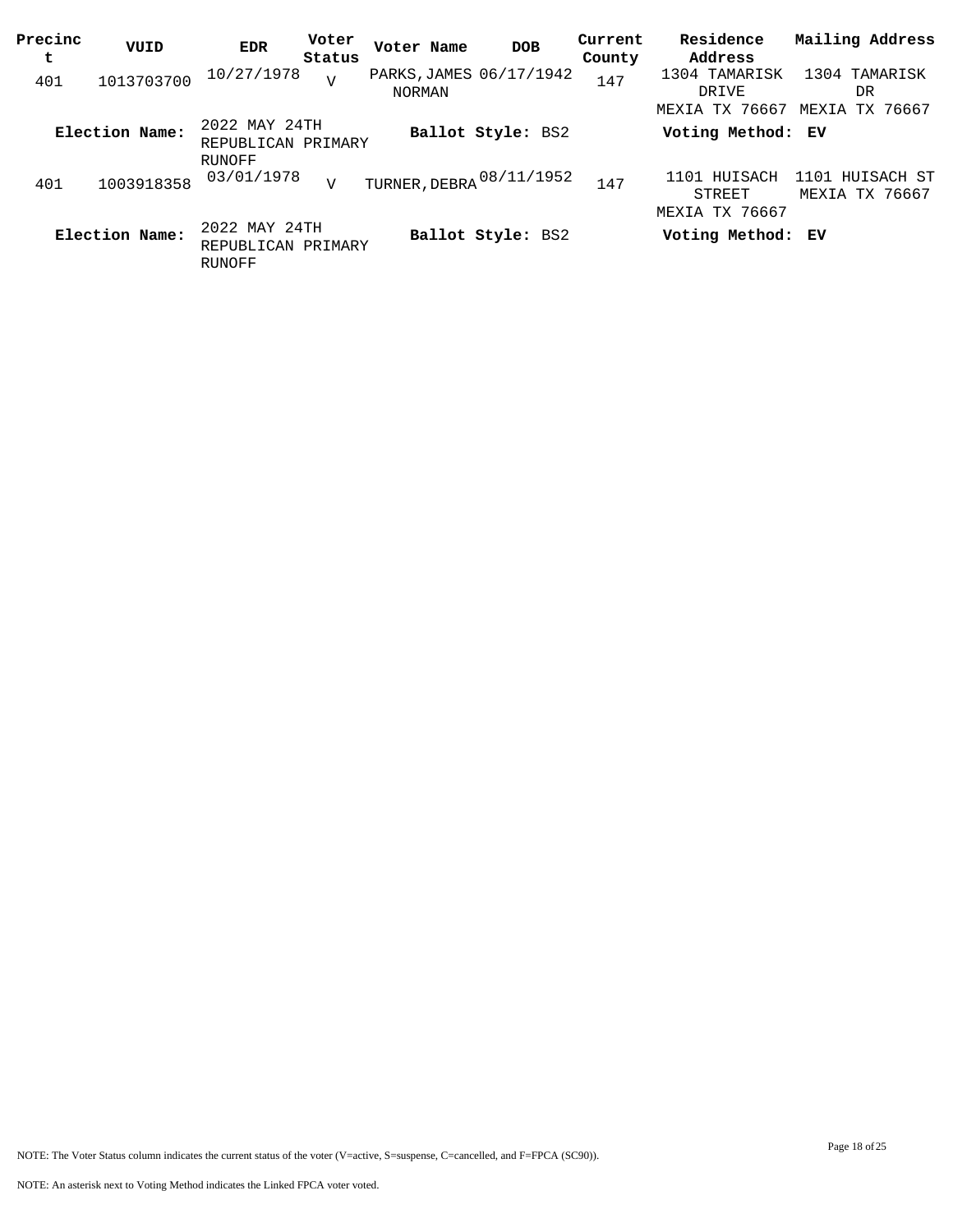| Precinc | VUID           | <b>EDR</b>                          | Voter  | Voter Name              | DOB               | Current | Residence                     | Mailing Address |
|---------|----------------|-------------------------------------|--------|-------------------------|-------------------|---------|-------------------------------|-----------------|
| t       |                |                                     | Status |                         |                   | County  | Address                       |                 |
| 402     |                | 1013639106 02/27/2022 v             |        | REED, JUSTIN 12/15/1978 |                   | 147     | 170 PR 5831                   | PO BOX 387      |
|         |                |                                     |        | ELLIOTT                 |                   |         | DONIE TX 75838 MEXIA TX 76667 |                 |
|         | Election Name: | 2022 MAY 24TH<br>REPUBLICAN PRIMARY |        |                         | Ballot Style: BS2 |         | Voting Method: EV             |                 |
|         |                | RUNOFF                              |        |                         |                   |         |                               |                 |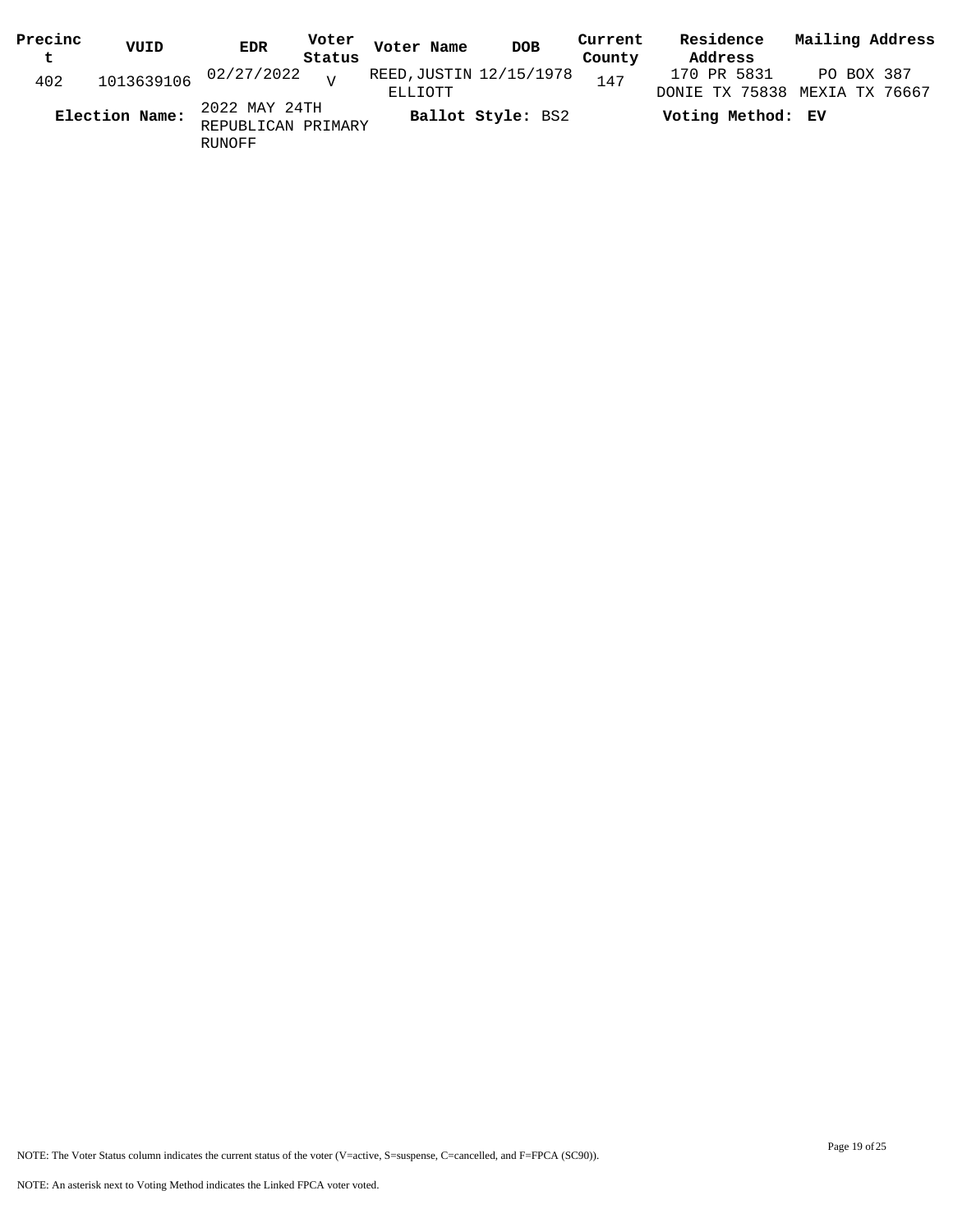| Precinc<br>t | VUID           | <b>EDR</b>                                    | Voter<br>Status | Voter Name                          | <b>DOB</b>             | Current<br>County | Residence<br>Address                                  | Mailing Address     |  |
|--------------|----------------|-----------------------------------------------|-----------------|-------------------------------------|------------------------|-------------------|-------------------------------------------------------|---------------------|--|
| 403          | 1158738804     | 10/23/2010                                    | $\overline{V}$  | <b>GARCES</b>                       | EVANS, OLGA 03/29/1961 | 147               | 386 LCR 498<br>MEXIA TX 76667 MEXIA TX 76667-         | PO BOX 1006<br>1006 |  |
|              | Election Name: | 2022 MAY 24TH<br>REPUBLICAN PRIMARY<br>RUNOFF |                 |                                     | Ballot Style: BS2      |                   | Voting Method: EV                                     |                     |  |
| 403          | 2119983468     | 02/27/2016                                    |                 | GILMORE, JEFF 11/16/1977<br>ERY J   |                        | 147               | 493 FM 1365<br>MEXIA TX 76667 MEXIA TX 76667          | 493 FM 1365         |  |
|              | Election Name: | 2022 MAY 24TH<br>REPUBLICAN PRIMARY<br>RUNOFF |                 |                                     | Ballot Style: BS2      |                   | Voting Method: EV                                     |                     |  |
| 403          | 1004994541     | 10/25/1998                                    | $\overline{U}$  | KANTOR, ANNA 09/30/1966<br>SCHUSTER |                        | 147               | 962 LCR 496<br>MEXIA TX 76667 MEXIA TX 76667          | 962 LCR 496         |  |
|              | Election Name: | 2022 MAY 24TH<br>REPUBLICAN PRIMARY<br>RUNOFF |                 |                                     | Ballot Style: BS2      |                   | Voting Method: EV                                     |                     |  |
| 403          | 1182588489     | 03/04/2012                                    | $\overline{U}$  | KANTOR, ASHTO 01/29/1994<br>N MARIE |                        | 147               | 962 LCR 496<br>MEXIA TX 76667- MEXIA TX 76667<br>2069 | 962 LCR 496         |  |
|              | Election Name: | 2022 MAY 24TH<br>REPUBLICAN PRIMARY<br>RUNOFF |                 |                                     | Ballot Style: BS2      |                   | Voting Method: EV                                     |                     |  |
| 403          | 1206376322     | 03/04/2014                                    | $\overline{U}$  | KANTOR, EDMUN 01/23/1996<br>D ZANE  |                        | 147               | 962 LCR 496<br>MEXIA TX 76667 MEXIA TX 76667          | 962 LCR 496         |  |
|              | Election Name: | 2022 MAY 24TH<br>REPUBLICAN PRIMARY<br>RUNOFF |                 |                                     | Ballot Style: BS2      |                   | Voting Method: EV                                     |                     |  |
| 403          | 1004994539     | 10/25/1998                                    | $\overline{v}$  | KANTOR, THEOD 01/18/1966<br>ORE LEE |                        | 147               | 962 LCR 496<br>MEXIA TX 76667 MEXIA TX 76667          | 962 LCR 496         |  |
|              | Election Name: | 2022 MAY 24TH<br>REPUBLICAN PRIMARY<br>RUNOFF |                 |                                     | Ballot Style: BS2      |                   | Voting Method: EV                                     |                     |  |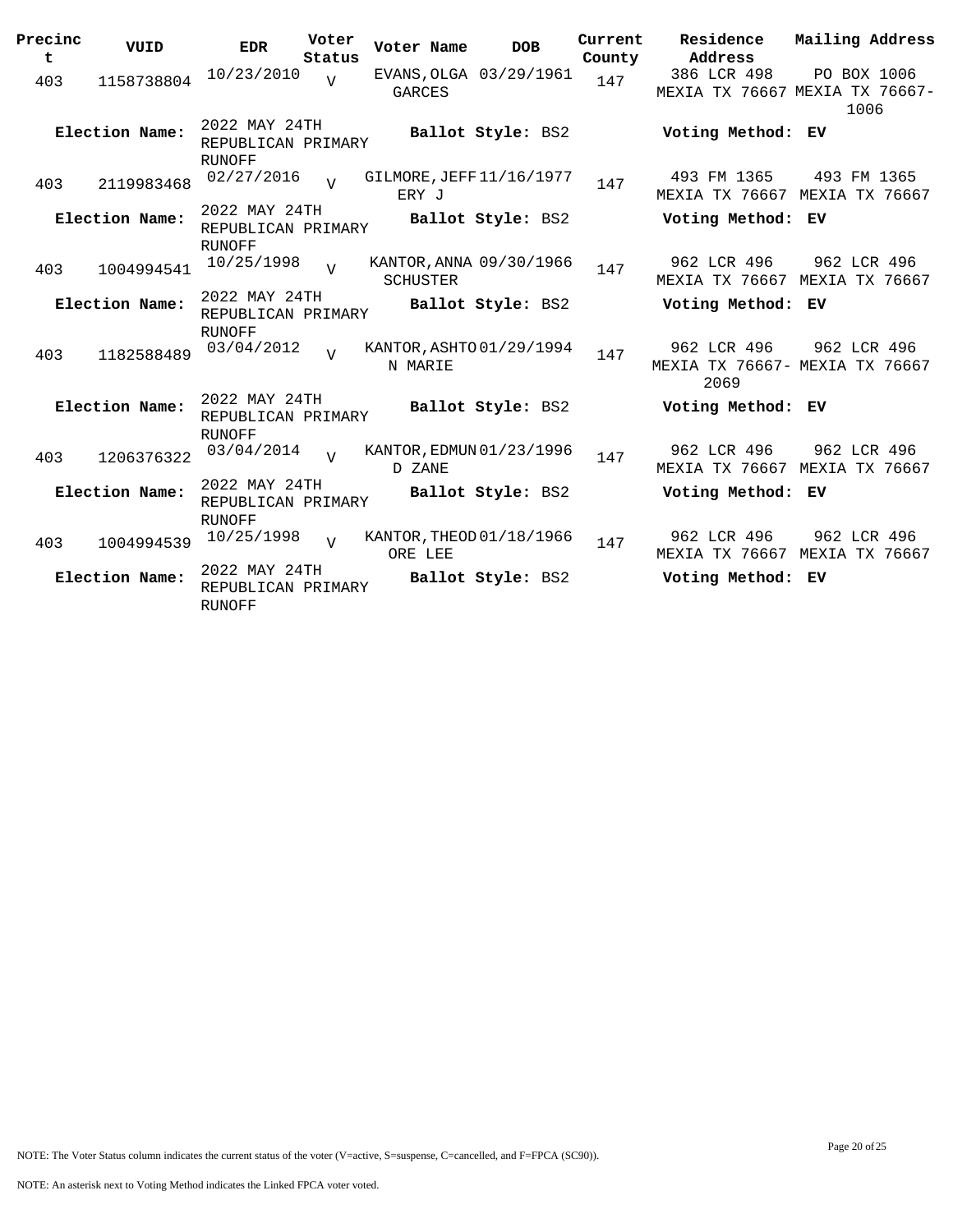| Precinc<br>t | VUID           | <b>EDR</b>                                           | Voter<br>Status | Voter Name  |      | <b>DOB</b>               | Current<br>County | Residence<br>Address                           |          | Mailing Address |
|--------------|----------------|------------------------------------------------------|-----------------|-------------|------|--------------------------|-------------------|------------------------------------------------|----------|-----------------|
| 404          | 1013653697     | 03/01/1978                                           | $\overline{v}$  | DJ          |      | BOWDEN, EDWAR 09/18/1942 | 147               | 6046 FM 39 N<br>MEXIA TX 76667 MEXIA TX 76667  |          | 6046 FM 39 N    |
|              | Election Name: | 2022 MAY 24TH<br>REPUBLICAN PRIMARY                  |                 |             |      | Ballot Style: BS2        |                   | Voting Method: EV                              |          |                 |
| 404          | 1013653684     | RUNOFF<br>03/01/1978                                 | $\overline{V}$  | H MARTIN    |      | BOWDEN, JUDIT 05/04/1945 | 147               | 6068 FM 39 N<br>MEXIA TX 76667 MEXIA TX 76667- | 4661     | 6068 FM 39 N    |
|              | Election Name: | 2022 MAY 24TH<br>REPUBLICAN PRIMARY<br>RUNOFF        |                 |             |      | Ballot Style: BS2        |                   | Voting Method: EV                              |          |                 |
| 404          | 1014134096     | 01/06/2001                                           | $\overline{17}$ | <b>RUTH</b> |      | BURKS, DIANE 02/20/1943  | 147               | 361 LCR 436<br>MEXIA TX 76667 MEXIA TX 76667   |          | 361 LCR 436     |
|              | Election Name: | 2022 MAY 24TH<br>REPUBLICAN PRIMARY<br>RUNOFF        |                 |             |      | Ballot Style: BS2        |                   | Voting Method: EV                              |          |                 |
| 404          | 1014134083     | 01/04/2001                                           | $\overline{V}$  | WAYNE       |      | BURKS, JOHN 03/12/1942   | 147               | 361 LCR 436<br>MEXIA TX 76667 MEXIA TX 76667   |          | 361 LCR 436     |
|              | Election Name: | 2022 MAY 24TH<br>REPUBLICAN PRIMARY<br><b>RUNOFF</b> |                 |             |      | Ballot Style: BS2        |                   | Voting Method: EV                              |          |                 |
| 404          | 1013713913     | 10/15/1988                                           | $\overline{V}$  | MICHELLE    |      | BUSBY, THALIA 10/03/1970 | 147               | 771 LCR 432<br>MEXIA TX 76667                  |          |                 |
|              | Election Name: | 2022 MAY 24TH<br>REPUBLICAN PRIMARY<br><b>RUNOFF</b> |                 |             |      | Ballot Style: BS2        |                   | Voting Method: EV                              |          |                 |
| 404          | 1016831516     | 03/12/2017                                           | $\overline{V}$  | JACKSON     |      | BYRD, ANNA 12/11/1954    | 147               | 1559 LCR 433<br>MEXIA TX 76667 MEXIA TX 76667  |          | 1559 LCR 433    |
|              | Election Name: | 2022 MAY 24TH<br>REPUBLICAN PRIMARY<br>RUNOFF        |                 |             |      | Ballot Style: BS2        |                   | Voting Method: EV                              |          |                 |
| 404          | 1016824163     | 10/07/2017                                           | $\overline{V}$  | EDWARD      |      | BYRD, WILLIAM 09/20/1953 | 147               | 1559 LCR 433<br>MEXIA TX 76667                 |          |                 |
|              | Election Name: | 2022 MAY 24TH<br>REPUBLICAN PRIMARY<br>RUNOFF        |                 |             |      | Ballot Style: BS2        |                   | Voting Method: EV                              |          |                 |
| 404          | 1034417353     | 01/26/2022                                           | $\overline{U}$  | ID ELDON    |      | ETHRIDGE, DAV 08/15/1955 | 147               | 1311 LCR 458<br>MEXIA TX 76667                 |          |                 |
|              | Election Name: | 2022 MAY 24TH<br>REPUBLICAN PRIMARY<br>RUNOFF        |                 |             |      | Ballot Style: BS2        |                   | Voting Method: EV                              |          |                 |
| 404          | 1147194631     | 01/26/2022                                           | $\overline{U}$  |             | AN M | ETHRIDGE, SUS 05/20/1961 | 147               | 1311 LCR 458<br>MEXIA TX 76667                 |          |                 |
|              | Election Name: | 2022 MAY 24TH<br>REPUBLICAN PRIMARY<br>RUNOFF        |                 |             |      | Ballot Style: BS2        |                   | Voting Method: EV                              |          |                 |
| 404          | 1084706604     | 06/29/2017                                           |                 | ID RANDAL   |      | HAMILTON, DAV 08/18/1955 | 147               | 2490 A LCR 454<br>GROESBECK TX<br>76642        |          |                 |
|              | Election Name: | 2022 MAY 24TH<br>REPUBLICAN PRIMARY<br>RUNOFF        |                 |             |      | Ballot Style: BS2        |                   | Voting Method: EV                              |          |                 |
| 404          | 1013640495     | 11/14/2021                                           |                 | Y BOWEN     |      | HANCOCK, TRAC 02/26/1963 | 147               | 450 LCR 454<br>MEXIA TX 76667 MEXIA TX 76667   | PO BOX 9 |                 |
|              | Election Name: | 2022 MAY 24TH<br>REPUBLICAN PRIMARY<br>RUNOFF        |                 |             |      | Ballot Style: BS2        |                   | Voting Method: EV                              |          |                 |
| 404          | 1060097739     | 09/02/2006                                           | S               | A FAYE      |      | ROBERTS, ROND 01/08/1965 | 147               | 142 LCR 452<br>GROESBECK TX<br>76642           |          |                 |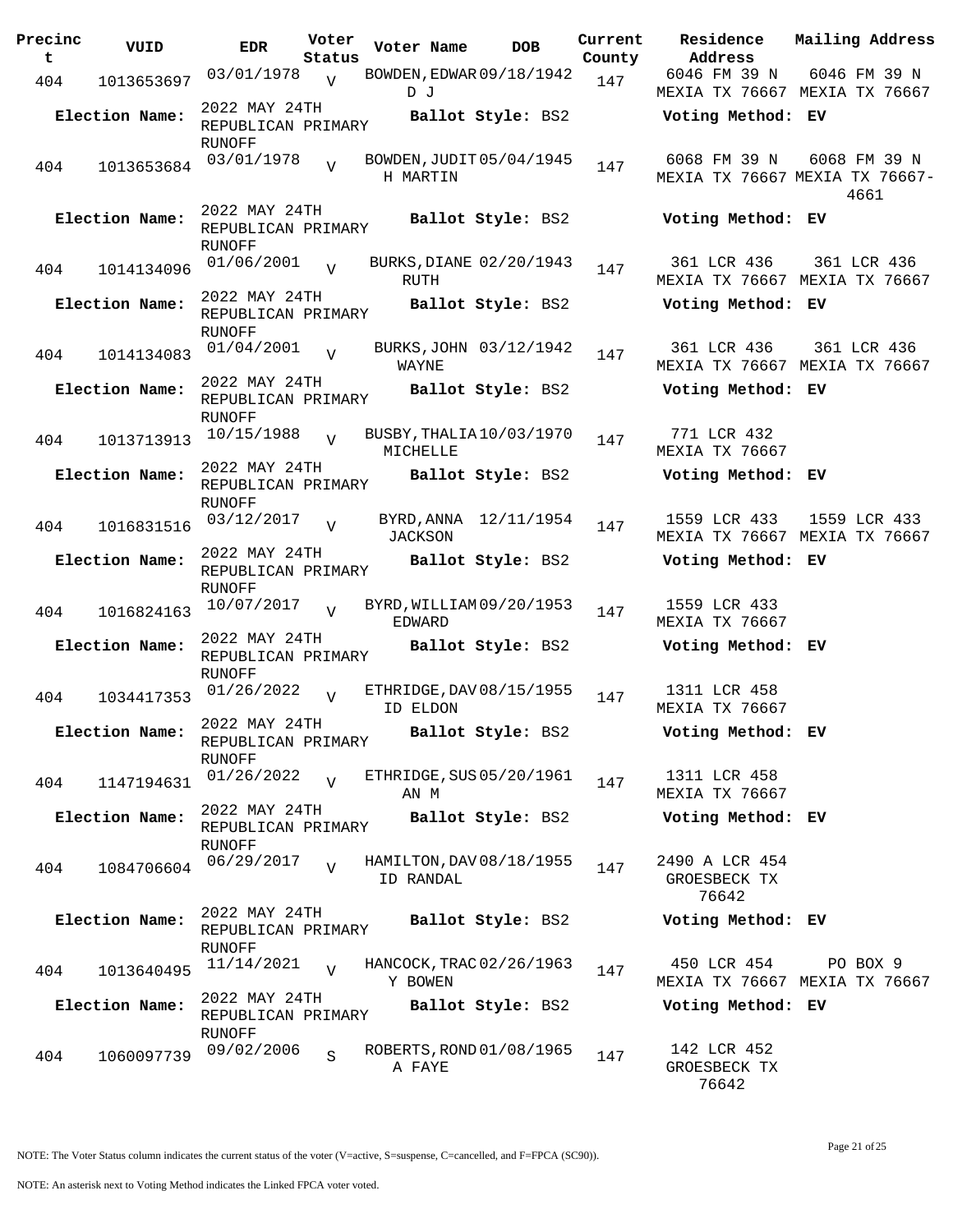| Precinc | VUID           | <b>EDR</b>         | Voter  | Voter Name              | <b>DOB</b>        | Current | Residence         | Mailing Address               |
|---------|----------------|--------------------|--------|-------------------------|-------------------|---------|-------------------|-------------------------------|
| t       |                |                    | Status |                         |                   | County  | Address           |                               |
|         | Election Name: | 2022 MAY 24TH      |        |                         | Ballot Style: BS2 |         | Voting Method: EV |                               |
|         |                | REPUBLICAN PRIMARY |        |                         |                   |         |                   |                               |
|         |                | RUNOFF             |        |                         |                   |         |                   |                               |
| 404     | 1013685291     | 02/25/1984         | T      | SHROPSHIRE, F04/28/1951 |                   | 147     | 334 LCR 436       | 334 LCR 436                   |
|         |                |                    |        | LOYD EUGENE             |                   |         |                   | MEXIA TX 76667 MEXIA TX 76667 |
|         | Election Name: | 2022 MAY 24TH      |        |                         | Ballot Style: BS2 |         | Voting Method: EV |                               |
|         |                | REPUBLICAN PRIMARY |        |                         |                   |         |                   |                               |
|         |                | RUNOFF             |        |                         |                   |         |                   |                               |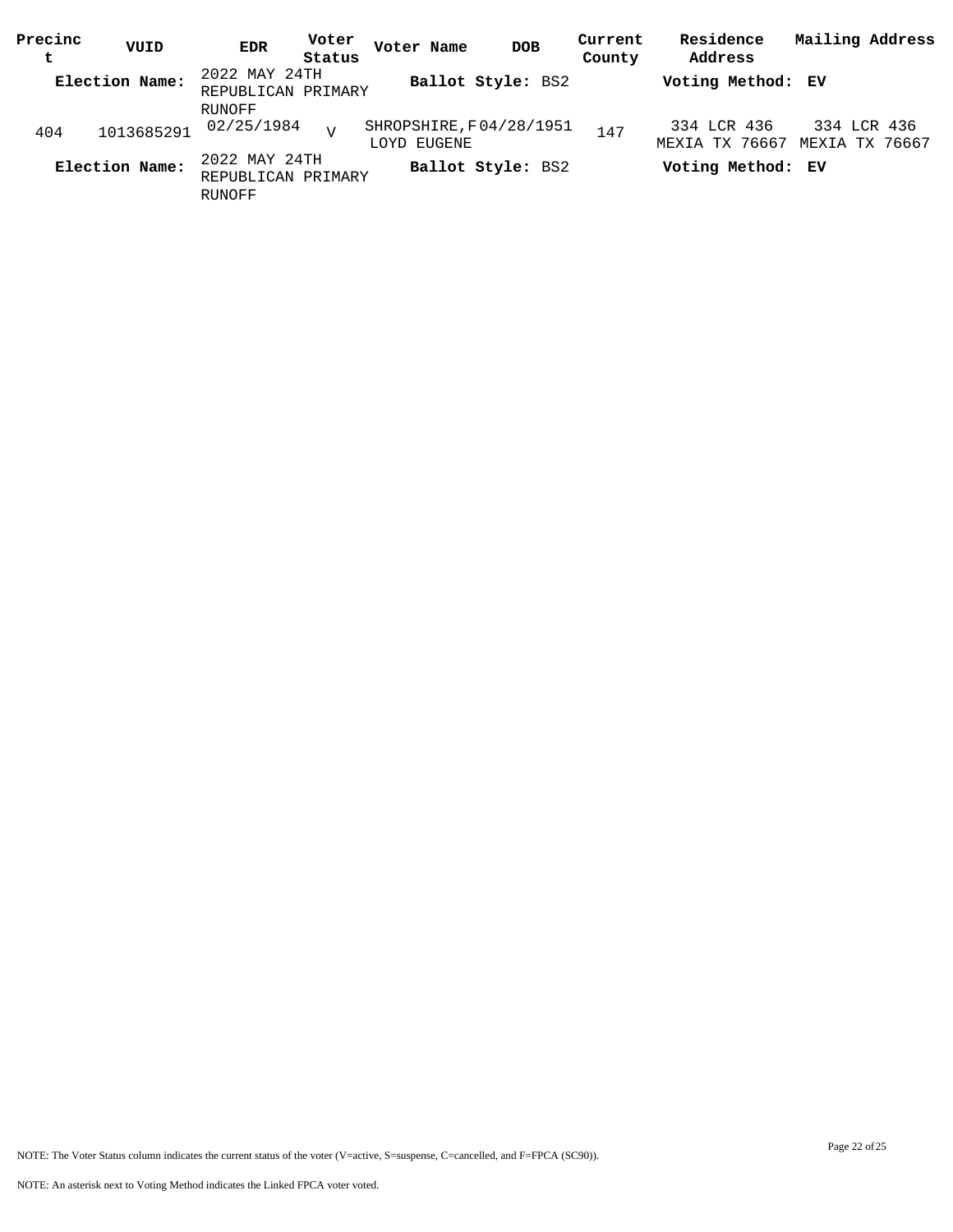| Precinc<br>t | VUID           | <b>EDR</b>                                           | Voter<br>Status | Voter Name                                     | <b>DOB</b>        | Current<br>County | Residence<br>Address                    | Mailing Address                         |
|--------------|----------------|------------------------------------------------------|-----------------|------------------------------------------------|-------------------|-------------------|-----------------------------------------|-----------------------------------------|
| 405          | 1074842511     | 03/06/2018                                           | $\overline{V}$  | CLICK, TERRY 01/26/1955<br>ANN                 |                   | 147               | 618 FM 1953<br>GROESBECK TX<br>76642    |                                         |
|              | Election Name: | 2022 MAY 24TH<br>REPUBLICAN PRIMARY<br>RUNOFF        |                 |                                                | Ballot Style: BS2 |                   | Voting Method: EV                       |                                         |
| 405          | 1013651131     | 04/08/1984                                           | $\overline{v}$  | MCDANIEL, WIL 11/22/1954<br>LIAM CHARLES       |                   | 147               | 4479 HWY 164 E<br>GROESBECK TX<br>76642 | 4479 HWY 164 E<br>GROESBECK TX<br>76642 |
|              | Election Name: | 2022 MAY 24TH<br>REPUBLICAN PRIMARY<br><b>RUNOFF</b> |                 |                                                | Ballot Style: BS2 |                   | Voting Method:                          | ЕV                                      |
| 405          | 2184359814     | 08/14/2021                                           | $\overline{V}$  | THUNSTROM, AR 09/03/1970<br>N BJORN<br>RICKARD |                   | 147               | 147 PR 5001<br>GROESBECK TX<br>76642    | PO BOX 864<br>GROESBECK TX<br>76642     |
|              | Election Name: | 2022 MAY 24TH<br>REPUBLICAN PRIMARY<br><b>RUNOFF</b> |                 |                                                | Ballot Style: BS2 |                   | Voting Method:                          | ЕV                                      |
| 405          | 2152765337     | 11/22/2018                                           | $\overline{U}$  | TOBIN, BRIAN 08/31/1970<br><b>DOUGLAS</b>      |                   | 147               | 2482 FM 1953<br>MEXIA TX 76667          | 2482 FM 1953<br>MEXIA TX 76667          |
|              | Election Name: | 2022 MAY 24TH<br>REPUBLICAN PRIMARY<br><b>RUNOFF</b> |                 |                                                | Ballot Style: BS2 |                   | Voting Method:                          | ЕV                                      |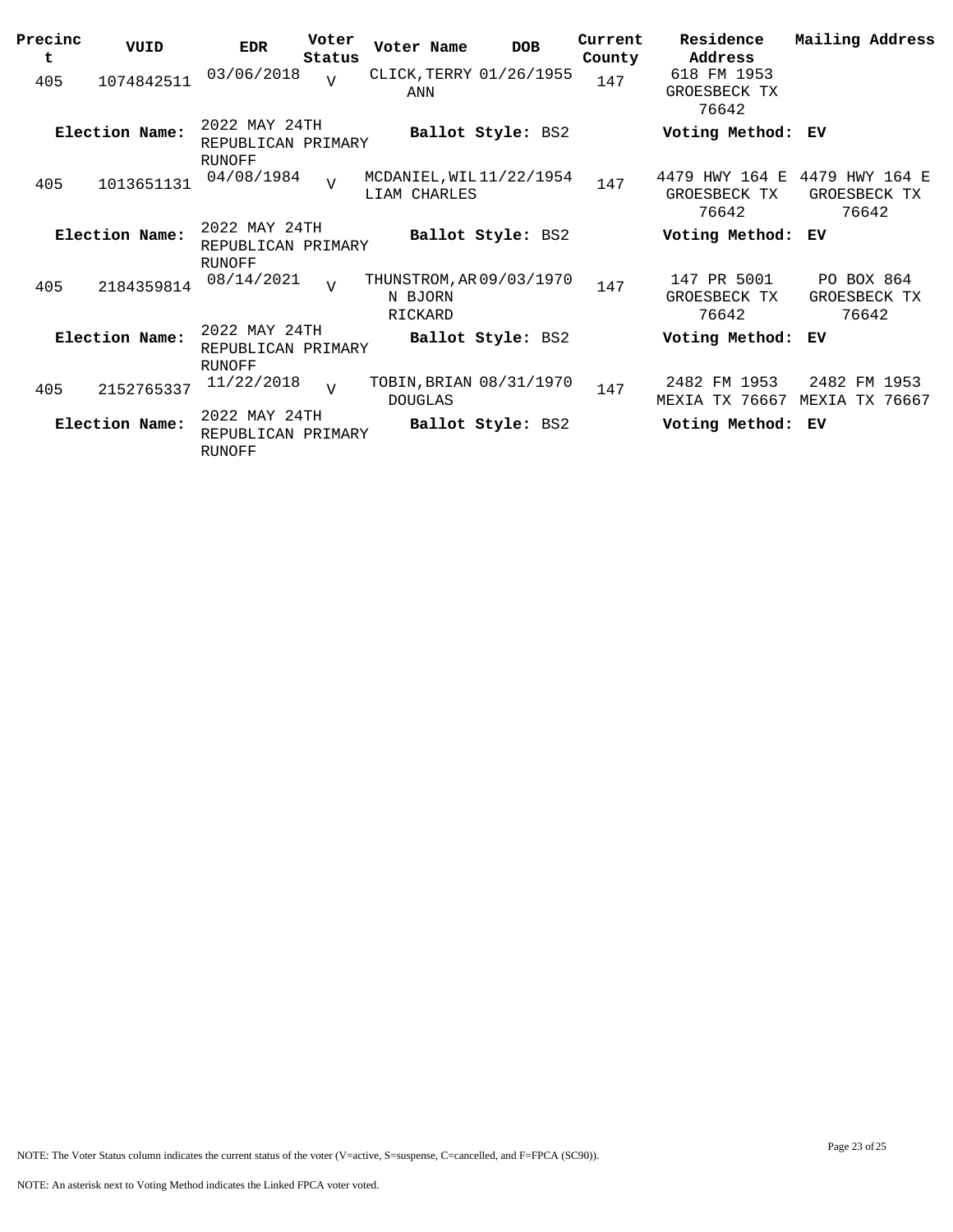| Precinc<br>t | VUID           | <b>EDR</b>                                    | Voter<br>Status | Voter Name                          | <b>DOB</b>        | Current<br>County | Residence<br>Address                  | Mailing Address                           |
|--------------|----------------|-----------------------------------------------|-----------------|-------------------------------------|-------------------|-------------------|---------------------------------------|-------------------------------------------|
| 406          | 1013677191     | 02/22/1990                                    | $\overline{U}$  | FULLER, KATHY 06/27/1958<br>DENISE  |                   | 147               | 449 LCR 808<br>GROESBECK TX<br>76642  | 449 LCR 808<br>GROESBECK TX<br>76642      |
|              | Election Name: | 2022 MAY 24TH<br>REPUBLICAN PRIMARY<br>RUNOFF |                 |                                     | Ballot Style: BS2 |                   | Voting Method:                        | ЕV                                        |
| 406          | 1052645411     | 05/17/2006                                    | $\overline{U}$  | LEVI, JANICE 07/04/1946<br>LAWAN    |                   | 147               | 204 PR 5822<br>GROESBECK TX<br>76642  | 204 PR 5822<br>GROESBECK TX<br>76642      |
|              | Election Name: | 2022 MAY 24TH<br>REPUBLICAN PRIMARY<br>RUNOFF |                 |                                     | Ballot Style: BS2 |                   | Voting Method:                        | ЕV                                        |
| 406          | 1035695012     | 05/17/2006                                    | $\overline{v}$  | LEVI, THOMAS 06/17/1947<br>JACK     |                   | 147               | 204 PR 5822<br>GROESBECK TX<br>76642  | 204 PR 5822<br>GROESBECK TX<br>76642      |
|              | Election Name: | 2022 MAY 24TH<br>REPUBLICAN PRIMARY<br>RUNOFF |                 |                                     | Ballot Style: BS2 |                   | Voting Method:                        | ЕV                                        |
| 406          | 1030294642     | 12/11/2006                                    | $\overline{v}$  | SMITH, MARSHA09/15/1950<br>TEEL     |                   | 147               | 3202 LCR 800<br>GROESBECK TX<br>76642 | 3202 LCR 800<br>GROESBECK TX<br>76642     |
|              | Election Name: | 2022 MAY 24TH<br>REPUBLICAN PRIMARY<br>RUNOFF |                 |                                     | Ballot Style: BS2 |                   | Voting Method:                        | ЕV                                        |
| 406          | 1119420320     | 11/06/2016                                    | $\overline{17}$ | STEWART, MICH 04/09/1949<br>AEL ROY |                   | 147               | 359 LCR 824<br>GROESBECK TX<br>76642  | 359 LCR 824<br>GROESBECK TX<br>76642-2002 |
|              | Election Name: | 2022 MAY 24TH<br>REPUBLICAN PRIMARY<br>RUNOFF |                 |                                     | Ballot Style: BS2 |                   | Voting Method:                        | ЕV                                        |